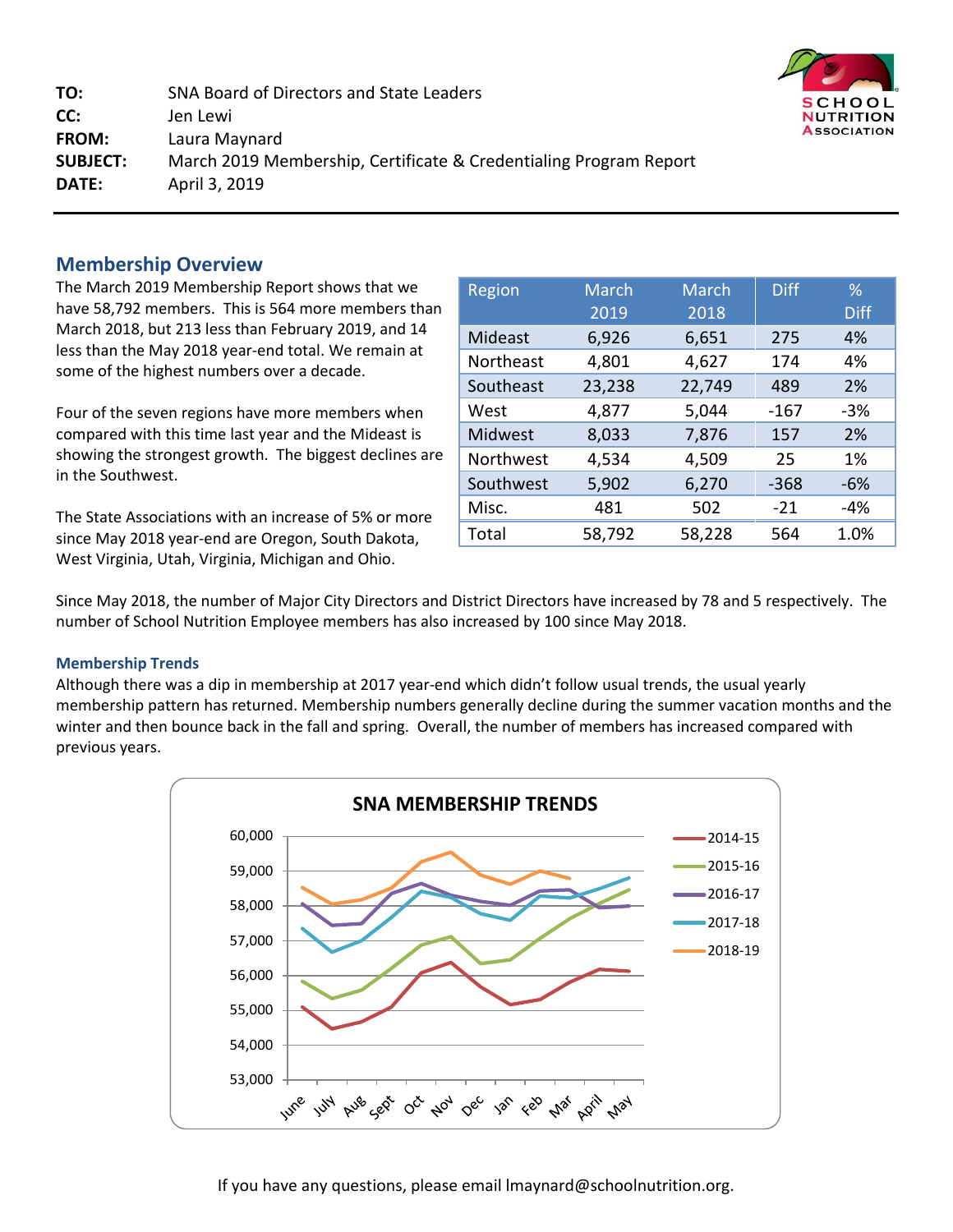#### Continued…

#### **School District Membership (SDM)**

The total number of SDMs for March 2019 is 34,848 which is 1,014 more than the May 2018 year-end total. SDMs currently account for 59% of the total membership. The chart below shows the top 10 SDM states.

#### **Top 10 SDM States**

| Georgia               | 3,028 | <b>South Carolina</b> | 1,537 |
|-----------------------|-------|-----------------------|-------|
| <b>Tennessee</b>      | 2,785 | Louisiana             | 1,487 |
| <b>Florida</b>        | 2,404 | <b>Kentucky</b>       | 1,266 |
| <b>North Carolina</b> | 2,034 | Minnesota             | 1,154 |
| <b>Alabama</b>        | 1,867 | <b>Michigan</b>       | 1,111 |

#### **Credentialing Overview**

The March 2019 Credentialing Report shows that we have 1,635 credentialed members. This is 25 more than May 2018 year-end.

#### **Certificate Program Overview**

The March 2019 Certificate Program Report shows that we have 18,347 certificate holders, which is 379 less than March 2018, but only 124 less than May 2018 year-end total. See table below for more details.

| Level        | March  | May    | % Diff   |
|--------------|--------|--------|----------|
|              | 2019   | 2018   |          |
| Level 1      | 13,348 | 13,832 | $-3.50%$ |
| Level 2*     | 239    | O      |          |
| Level 3      | 1,532  | 1,507  | 1.66%    |
| Level 4      | 3,228  | 3,132  | 3.07%    |
| <b>Total</b> | 18,347 | 18,471 | $-0.67%$ |

| Region         | <b>March</b> | <b>March</b> | <b>Diff</b> | $\%$        |
|----------------|--------------|--------------|-------------|-------------|
|                | 2019         | 2018         |             | <b>Diff</b> |
| <b>Mideast</b> | 1,451        | 1,534        | -83         | -5%         |
| Northeast      | 686          | 699          | $-13$       | $-2%$       |
| Southeast      | 8,100        | 8,220        | $-120$      | $-1%$       |
| West           | 1,326        | 1,286        | 40          | 3%          |
| <b>Midwest</b> | 3,878        | 3,956        | $-78$       | $-2%$       |
| Northwest      | 2,165        | 2,216        | -51         | $-2%$       |
| Southwest      | 696          | 778          | $-82$       | $-11%$      |
| Misc.          | 45           | 37           | 8           |             |
| Total          | 18,347       | 18,726       | -379        | $-2.0%$     |

232 people earned a new certificate in March and 1,290 people renewed their certificate. Also, members with a certificate account for 31% of our membership.

\*NEW LEVEL 2 Certificate – Congratulations to the **239 members** who have earned the new Level 2 certificate since it launched on July 1, 2018! To find out more about the expanded four level Certificate Program visit: [www.schoolnutrition.org/certificate.](http://www.schoolnutrition.org/certificate)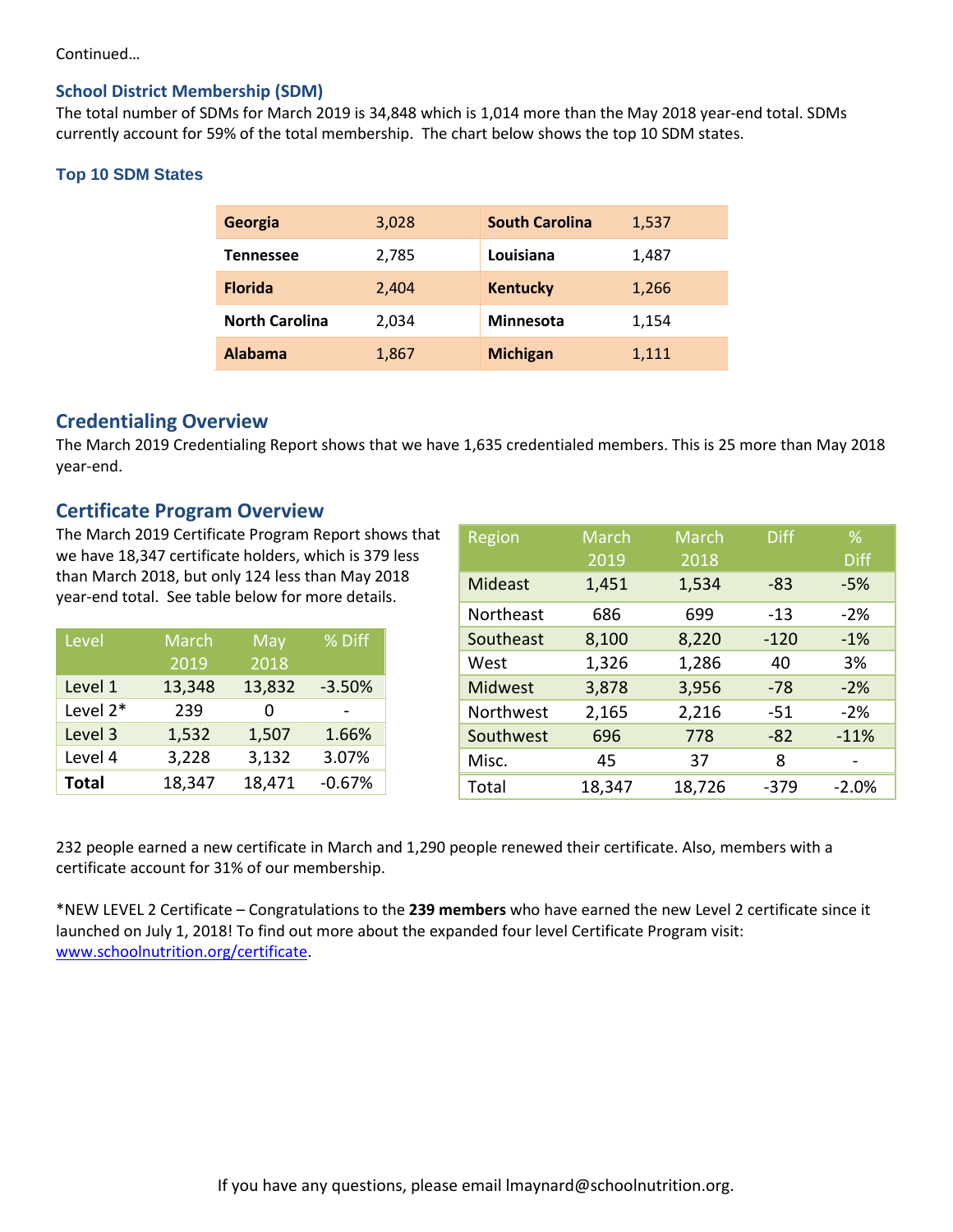

### **MEMBERSHIP, CERTIFICATE PROGRAM & CREDENTIALING REPORT**

| <b>March 2019</b>       |        |        | (Applications processed through 03/31/2019) |                |                |                |                |             |         |                     |                    |                                  |              |
|-------------------------|--------|--------|---------------------------------------------|----------------|----------------|----------------|----------------|-------------|---------|---------------------|--------------------|----------------------------------|--------------|
|                         | Mar    | Feb    | $+/-$                                       | New            | Reinstated     | <b>Expired</b> | Grace          | <b>SDMs</b> | 2018/19 | <b>Mar 2019</b>     | $+/-$              | <b>Mar 2019</b>                  | $+/-$        |
|                         | 2019   | 2019   | <b>Members</b>                              | <b>Members</b> | <b>Members</b> | <b>Members</b> | <b>Members</b> |             | 3% Goal | <b>Cert Program</b> | <b>Prior Month</b> | <b>Credentialing Prior Month</b> |              |
| <b>MIDEAST REGION</b>   |        |        |                                             |                |                |                |                |             |         |                     |                    |                                  |              |
| Delaware                | 1,066  | 1,040  | 26                                          | 31             | 7              | 5              | 80             | 882         | 1,110   | 155                 | $-1$               | 16                               | 0            |
| Dist. of Columbia       | 11     | 10     | $\mathbf{1}$                                | $\mathbf 0$    | $\pmb{0}$      | $\pmb{0}$      | $\overline{2}$ | 0           | 16      | $\mathbf 0$         | 0                  | $\mathbf{1}$                     | $\mathbf{1}$ |
| Indiana                 | 1,534  | 1,519  | 15                                          | 26             | 8              | 15             | 129            | 945         | 1,536   | 294                 | $-1$               | 40                               | $\mathbf 0$  |
| Maryland                | 627    | 626    | $\mathbf{1}$                                | 11             | $\pmb{0}$      | 11             | 87             | 318         | 651     | 294                 | $-11$              | 33                               | 0            |
| Michigan                | 1,683  | 1,691  | -8                                          | 45             | 13             | 46             | 117            | 1,111       | 1,585   | 213                 | $-2$               | 39                               | 0            |
| Ohio                    | 1,611  | 1,612  | $-1$                                        | 6              | $\overline{2}$ | 13             | 100            | 920         | 1,527   | 454                 | $-3$               | 68                               | 0            |
| West Virginia           | 394    | 367    | 27                                          | 30             | $\overline{2}$ | $\overline{2}$ | 23             | 300         | 354     | 41                  | 0                  | 9                                | 0            |
| <b>TOTAL</b>            | 6,926  | 6,865  | 61                                          | 149            | 32             | 92             | 538            | 4,476       | 6,779   | 1,451               | $-18$              | 206                              | $\mathbf{1}$ |
|                         |        |        |                                             |                |                |                |                |             |         |                     |                    |                                  |              |
| <b>NORTHEAST REGION</b> |        |        |                                             |                |                |                |                |             |         |                     |                    |                                  |              |
| Connecticut             | 444    | 427    | 17                                          | 7              | 13             | $\mathbf{1}$   | 29             | 190         | 465     | 109                 | $\mathbf{1}$       | 8                                | 0            |
| Maine                   | 334    | 334    | 0                                           | $\overline{2}$ | 0              | 4              | 13             | 174         | 336     | 81                  | $\mathbf{1}$       | 17                               | $-1$         |
| Massachusetts           | 978    | 971    | 7                                           | 23             | 13             | 26             | 177            | 626         | 1,064   | 183                 | -6                 | 60                               | 0            |
| New Hampshire           | 348    | 352    | -4                                          | $\sqrt{2}$     | $\mathbf{1}$   | $\overline{7}$ | 53             | 213         | 367     | 107                 | 0                  | 12                               | $\mathbf 0$  |
| New Jersey              | 650    | 654    | $-4$                                        | $\mathbf{1}$   | $\overline{2}$ | 6              | 67             | 214         | 745     | 37                  | $-1$               | 17                               | 0            |
| New York                | 835    | 817    | 18                                          | 28             | 41             | 4              | 127            | 539         | 828     | 93                  | $-1$               | 50                               | 0            |
| Pennsylvania            | 861    | 828    | 33                                          | 16             | 23             | 6              | 51             | 415         | 904     | 65                  | 0                  | 28                               | $\Omega$     |
| Rhode Island            | 268    | 269    | $-1$                                        | 0              | $\mathbf 0$    | $\mathbf{1}$   | $\pmb{0}$      | 258         | 8       | $\mathbf{1}$        | 0                  | 3                                | 0            |
| Vermont                 | 83     | 83     | 0                                           | $\mathbf{1}$   | $\mathbf 0$    | $\mathbf{1}$   | 5              | 17          | 87      | 10                  | 0                  | 11                               | 0            |
| <b>TOTAL</b>            | 4,801  | 4,735  | 66                                          | 80             | 93             | 56             | 522            | 2,646       | 4,804   | 686                 | $-6$               | 206                              | $-1$         |
|                         |        |        |                                             |                |                |                |                |             |         |                     |                    |                                  |              |
| <b>SOUTHEAST REGION</b> |        |        |                                             |                |                |                |                |             |         |                     |                    |                                  |              |
| Alabama                 | 2,755  | 2,774  | $-19$                                       | 15             | 8              | 47             | 218            | 1,867       | 2,757   | 1,173               | 14                 | 29                               | 0            |
| Florida                 | 3,586  | 3,547  | 39                                          | 134            | 13             | 99             | 820            | 2,404       | 3,584   | 1,283               | $-27$              | 89                               | $-1$         |
| Georgia                 | 3,932  | 3,927  | 5                                           | 47             | 109            | 64             | 343            | 3,028       | 4,203   | 1,423               | $-4$               | 66                               | 0            |
| Kentucky                | 2,129  | 2,122  | 7                                           | 29             | $\mathbf{3}$   | 37             | 309            | 1,266       | 2,246   | 846                 | 8                  | 42                               | 0            |
| Mississippi             | 1,023  | 1,014  | 9                                           | 5              | 9              | 6              | 108            | 688         | 1,028   | 69                  | $-1$               | 12                               | 0            |
| North Carolina          | 2,737  | 2,729  | 8                                           | 27             | 8              | 17             | 253            | 2,034       | 2,699   | 661                 | 5                  | 58                               | $\Omega$     |
| South Carolina          | 1,854  | 1,855  | $-1$                                        | 38             | 27             | 55             | 102            | 1,537       | 1,866   | 365                 | $\mathbf{1}$       | 21                               | 0            |
| Tennessee               | 3,475  | 3,524  | $-49$                                       | 40             | $\pmb{0}$      | 86             | 285            | 2,785       | 3,632   | 1,577               | $-12$              | 39                               | 0            |
| Virginia                | 1,747  | 1,748  | $-1$                                        | 10             | $\overline{2}$ | 18             | 70             | 902         | 1,637   | 703                 | 4                  | 57                               | 0            |
| <b>TOTAL</b>            | 23,238 | 23,240 | $-2$                                        | 345            | 179            | 429            | 2,508          | 16,511      | 23,652  | 8,100               | $-12$              | 413                              | $-1$         |
|                         |        |        |                                             |                |                |                |                |             |         |                     |                    |                                  |              |
| <b>WEST REGION</b>      |        |        |                                             |                |                |                |                |             |         |                     |                    |                                  |              |
| Arizona                 | 1,160  | 1,159  | $\mathbf{1}$                                | 9              | $\mathbf{1}$   | 9              | 90             | 911         | 1,179   | 125                 | 0                  | 49                               | 0            |
| California              | 1,616  | 1,764  | $-148$                                      | 8              | 23             | 161            | 151            | 512         | 1,814   | 153                 | $\overline{2}$     | 135                              | $-1$         |
| Hawaii                  | 45     | 300    | $-255$                                      | 0              | $\overline{2}$ | 260            | 18             | 30          | 312     | 7                   | 0                  | $\mathbf{1}$                     | 0            |
| Nevada                  | 88     | 90     | $-2$                                        | $\overline{2}$ | $\mathbf 0$    | $\overline{2}$ | 17             | 51          | 113     | $\overline{7}$      | 0                  | 4                                | 0            |
| <b>New Mexico</b>       | 871    | 869    | $\overline{2}$                              | 5              | 0              | 4              | 110            | 571         | 929     | 365                 | $\overline{2}$     | 9                                | 0            |
| Utah                    | 1,097  | 1,091  | 6                                           | 20             | 0              | 10             | 131            | 314         | 1,055   | 669                 | 8                  | 19                               | 0            |
| <b>TOTAL</b>            | 4,877  | 5,273  | $-396$                                      | 44             | 26             | 446            | 517            | 2,389       | 5,402   | 1,326               | 12                 | 217                              | $-1$         |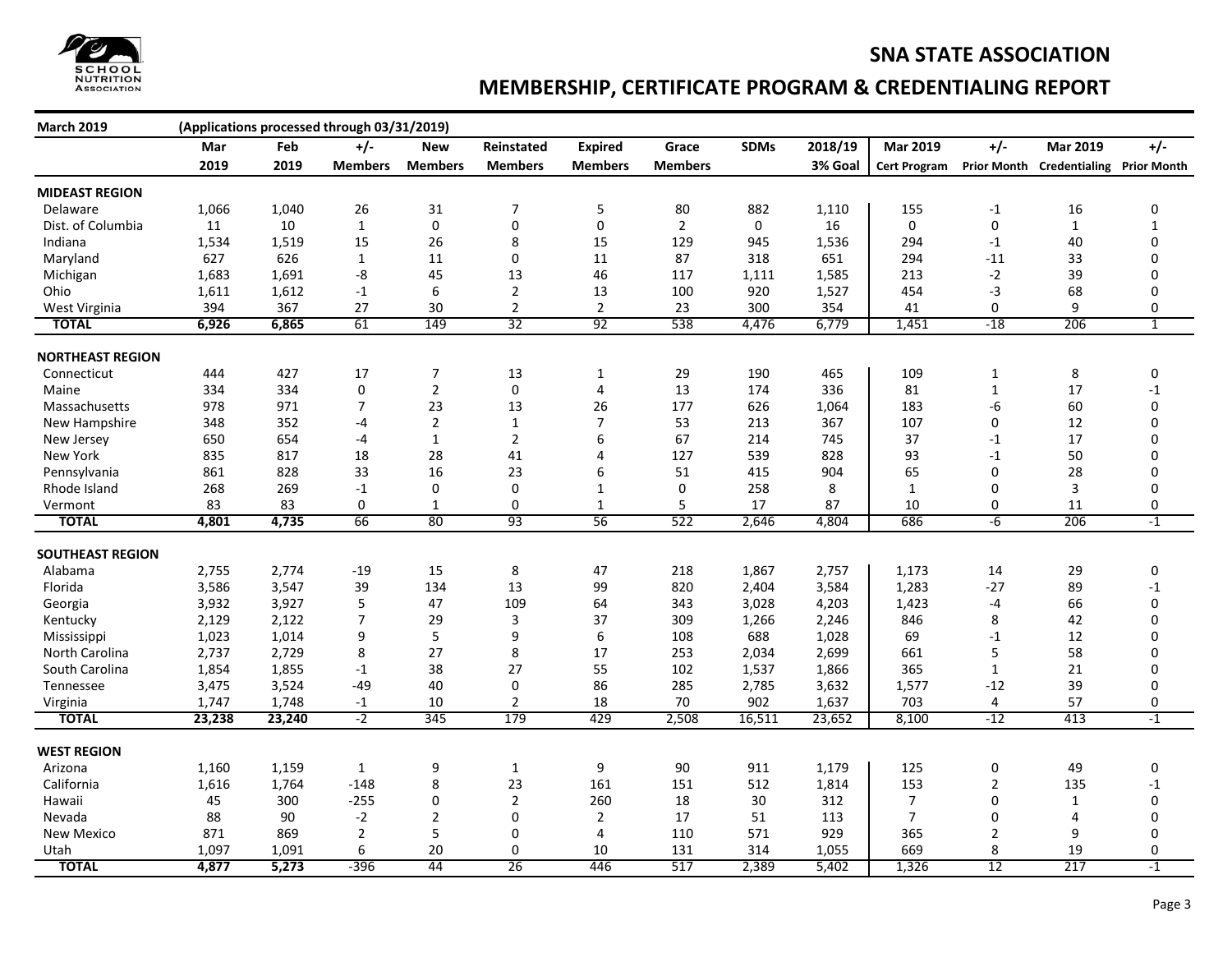

### **MEMBERSHIP, CERTIFICATE PROGRAM & CREDENTIALING REPORT**

**March 2019 (continued)**

|                         | Mar    | Feb    | +/-            | <b>New</b>     | Reinstated     | <b>Expired</b> | Grace          | <b>SDMs</b> | 2018/19 | <b>Mar 2019</b>     | $+/-$              | <b>Mar 2019</b>                  | $+/-$          |
|-------------------------|--------|--------|----------------|----------------|----------------|----------------|----------------|-------------|---------|---------------------|--------------------|----------------------------------|----------------|
|                         | 2019   | 2019   | <b>Members</b> | <b>Members</b> | <b>Members</b> | <b>Members</b> | <b>Members</b> |             | 3% Goal | <b>Cert Program</b> | <b>Prior Month</b> | <b>Credentialing Prior Month</b> |                |
| <b>MIDWEST REGION</b>   |        |        |                |                |                |                |                |             |         |                     |                    |                                  |                |
| Illinois                | 663    | 648    | 15             | 19             | 8              | 7              | 46             | 296         | 677     | 99                  | $-4$               | 36                               | 0              |
| lowa                    | 955    | 949    | 6              | 17             | $\overline{2}$ | 9              | 87             | 266         | 976     | 535                 | $-11$              | 17                               | 0              |
| Minnesota               | 3,031  | 3,042  | $-11$          | 49             | 3              | 50             | 141            | 1,154       | 3,090   | 2,340               | 12                 | 71                               | $\Omega$       |
| Missouri                | 915    | 899    | 16             | 39             | $\overline{2}$ | 12             | 41             | 384         | 961     | 336                 | $-4$               | 29                               | $\Omega$       |
| Nebraska                | 413    | 411    | $\overline{2}$ | $\overline{4}$ | 0              | 2              | 43             | 130         | 447     | 95                  | 0                  | 6                                | 0              |
| North Dakota            | 334    | 335    | $-1$           | $\Omega$       | $\mathbf 0$    | $\mathbf{1}$   | 23             | 103         | 376     | 62                  | $\mathbf{1}$       | 8                                | 0              |
| South Dakota            | 566    | 574    | -8             | 8              | $\mathbf 0$    | 15             | 65             | 355         | 547     | 90                  | 0                  | 5                                | 0              |
| Wisconsin               | 1,156  | 1,165  | -9             | $\overline{7}$ | $\mathbf{1}$   | 27             | 103            | 568         | 1,137   | 321                 | $-7$               | 32                               | 0              |
| <b>TOTAL</b>            | 8,033  | 8,023  | 10             | 143            | 16             | 123            | 549            | 3,256       | 8,211   | 3,878               | $-13$              | 204                              | $\overline{0}$ |
| <b>NORTHWEST REGION</b> |        |        |                |                |                |                |                |             |         |                     |                    |                                  |                |
| Alaska                  | 91     | 89     | $\overline{2}$ | $\mathbf 0$    | 0              | 0              | 8              | 20          | 152     | 16                  | $-3$               | 8                                | 0              |
| Idaho                   | 790    | 792    | $-2$           | 10             | $\mathbf{1}$   | 11             | 115            | 355         | 881     | 373                 | $\overline{2}$     | 18                               | 0              |
| Montana                 | 282    | 277    | 5              | 8              | $\Omega$       | $\overline{2}$ | 38             | 66          | 280     | 43                  | $^{\rm -1}$        | $\overline{2}$                   | 0              |
| Oregon                  | 759    | 565    | 194            | 199            | $\Omega$       | 20             | 65             | 529         | 530     | 74                  | $-2$               | 17                               | 0              |
| Washington              | 2,406  | 2,426  | $-20$          | 32             | 3              | 74             | 187            | 821         | 2,490   | 1,557               | $-7$               | 40                               | 0              |
| Wyoming                 | 206    | 208    | $-2$           | 0              | 0              | $\overline{2}$ | 12             | 50          | 264     | 102                 | -9                 | $\overline{2}$                   | 0              |
| <b>TOTAL</b>            | 4,534  | 4,357  | 177            | 249            | 4              | 109            | 425            | 1,841       | 4,597   | 2,165               | $-20$              | 87                               | $\overline{0}$ |
| <b>SOUTHWEST REGION</b> |        |        |                |                |                |                |                |             |         |                     |                    |                                  |                |
| Arkansas                | 681    | 842    | $-161$         | 8              | 0              | 173            | 174            | 395         | 866     | 66                  | 0                  | 6                                | 0              |
| Colorado                | 893    | 884    | 9              | $\overline{7}$ | 1              | 11             | 57             | 643         | 914     | 115                 | $-1$               | 71                               | 0              |
| Kansas                  | 507    | 481    | 26             | 29             | 3              | 5              | 28             | 134         | 557     | 190                 | $-2$               | 18                               | 0              |
| Louisiana               | 1,911  | 1,887  | 24             | 35             | 5              | 21             | 473            | 1,487       | 2,278   | 55                  | $-1$               | 9                                | 0              |
| Oklahoma                | 1,002  | 1,007  | $-5$           | 6              | 1              | 22             | 49             | 707         | 1,027   | 215                 | 4                  | 5                                | 0              |
| Texas                   | 908    | 932    | $-24$          | 6              | $\mathbf{1}$   | 30             | 135            | 363         | 973     | 55                  | $\mathbf{1}$       | 110                              | 0              |
| <b>TOTAL</b>            | 5,902  | 6,033  | $-131$         | 91             | 11             | 262            | 916            | 3,729       | 6,615   | 696                 | $\mathbf{1}$       | 219                              | $\overline{0}$ |
| <b>SUBTOTAL</b>         | 58,311 | 58,526 | $-215$         | 1,101          | 361            |                | 5,975          |             | 60,060  |                     | $-56$              |                                  | $-2$           |
|                         |        |        |                |                |                | 1,517          |                | 34,848      |         | 18,302              |                    | 1,552                            |                |
| <b>Miscellaneous</b>    | 481    | 479    | $\overline{2}$ | 32             | $\overline{2}$ | 25             | 1              | 0           | 510     | 45                  | $\mathbf{1}$       | 83                               | 0              |
| <b>GRAND TOTAL</b>      | 58,792 | 59,005 | $-213$         | 1,133          | 363            | 1,542          | 5,976          | 34,848      | 60,570  | 18,347              | $-55$              | 1,635                            | $-2$           |
|                         |        |        |                |                |                |                |                |             |         |                     |                    |                                  |                |

NOTES: 1) There are a few reasons why the number of expired members does not always equal the number of new and reinstated members minus the difference (+/-) in members. Most are related to SDM such as transfers and aligning renewal dates. Other reasons include an active member moving to a different state. Grace members are included in the total number of members. 2) Miscellaneous members includes industry members, international members and members in US territories such as Guam and the USVI.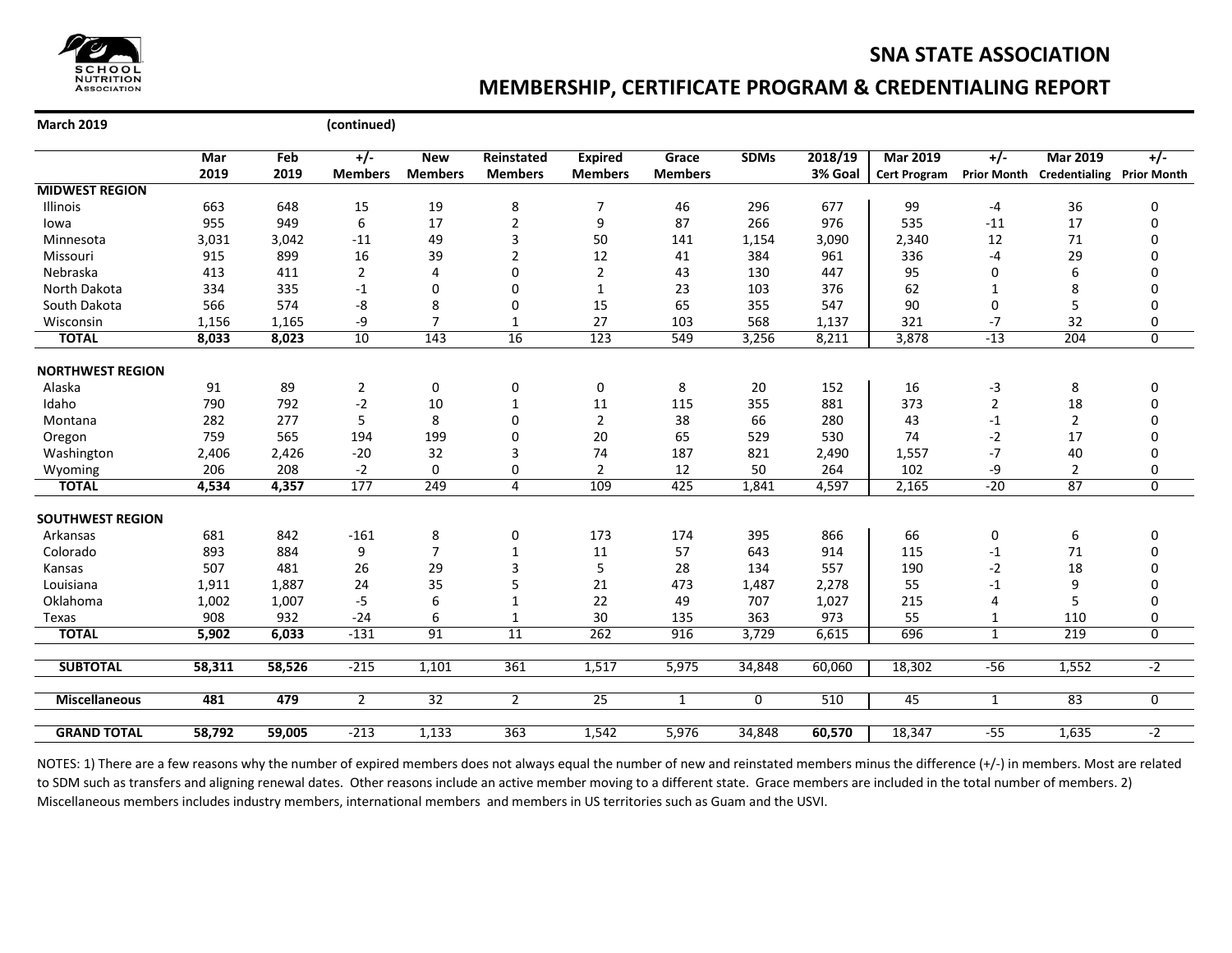

## **MEMBERSHIP RETENTION ANALYSIS REPORT**

| <b>March 2019</b>       | <b>Year To Date Retention</b> |                |                |                |                |           |         |
|-------------------------|-------------------------------|----------------|----------------|----------------|----------------|-----------|---------|
|                         | Mar                           | May            | $+/-$          | Reinstated     | <b>Expired</b> | Retention | 2018/19 |
|                         | 2019                          | 2018           | <b>Members</b> | <b>Members</b> | <b>Members</b> | Rate      | 3% Goal |
| <b>MIDEAST REGION</b>   |                               |                |                |                |                |           |         |
| Delaware                | 1,066                         | 1,078          | $-12$          | 58             | 201            | 87%       | 1,110   |
| Dist. of Columbia       | 11                            | 15             | $-4$           | $\mathbf 0$    | 5              | 67%       | 16      |
| Indiana                 | 1,534                         | 1,491          | 43             | 231            | 342            | 93%       | 1,536   |
| Maryland                | 627                           | 632            | $-5$           | 8              | 68             | 91%       | 651     |
| Michigan                | 1,683                         | 1,539          | 144            | 47             | 445            | 74%       | 1,585   |
| Ohio                    | 1,611                         | 1,483          | 128            | 303            | 210            | 106%      | 1,527   |
| West Virginia           | 394                           | 344            | 50             | 5              | 35             | 91%       | 354     |
| <b>TOTAL</b>            | 6,926                         | 6,582          | 344            | 652            | 1,306          | 90%       | 6,779   |
|                         |                               |                |                |                |                |           |         |
| <b>NORTHEAST REGION</b> |                               |                |                |                |                |           |         |
| Connecticut             | 444                           | 451            | $-7$           | 65             | 124            | 87%       | 465     |
| Maine                   | 334                           | 326            | 8              | 22             | 67             | 86%       | 336     |
| Massachusetts           | 978                           | 1,033          | $-55$          | 90             | 242            | 85%       | 1,064   |
| New Hampshire           | 348                           | 356            | -8             | 11             | 61             | 86%       | 367     |
| New Jersey              | 650                           | 723            | $-73$          | 155            | 141            | 102%      | 745     |
| <b>New York</b>         | 835                           | 804            | 31             | 50             | 105            | 93%       | 828     |
| Pennsylvania            | 861                           | 878            | $-17$          | 80             | 209            | 85%       | 904     |
| Rhode Island            | 268                           | $\overline{7}$ | 261            | $\mathbf 0$    | $\overline{2}$ | 71%       | 8       |
| Vermont                 | 83                            | 84             | $-1$           | $\mathbf{1}$   | 14             | 85%       | 87      |
| <b>TOTAL</b>            | 4,801                         | 4,662          | 139            | 474            | 965            | 89%       | 4,804   |
| <b>SOUTHEAST REGION</b> |                               |                |                |                |                |           |         |
| Alabama                 | 2,755                         | 2,677          | 78             | 35             | 328            | 89%       | 2,757   |
| Florida                 | 3,586                         | 3,480          | 106            | 47             | 423            | 89%       | 3,584   |
| Georgia                 | 3,932                         | 4,081          | $-149$         | 210            | 848            | 84%       | 4,203   |
| Kentucky                | 2,129                         | 2,181          | $-52$          | 38             | 355            | 85%       | 2,246   |
| Mississippi             | 1,023                         | 998            | 25             | 121            | 228            | 89%       | 1,028   |
| North Carolina          | 2,737                         | 2,620          | 117            | 29             | 435            | 85%       | 2,699   |
| South Carolina          | 1,854                         | 1,812          | 42             | 107            | 346            | 87%       | 1,866   |
| Tennessee               | 3,475                         | 3,526          | $-51$          | 38             | 641            | 83%       | 3,632   |
| Virginia                | 1,747                         | 1,589          | 158            | 32             | 238            | 87%       | 1,637   |
| <b>TOTAL</b>            | 23,238                        | 22,964         | 274            | 657            | 3,842          | 86%       | 23,652  |
|                         |                               |                |                |                |                |           |         |
| <b>WEST REGION</b>      |                               |                |                |                |                |           |         |
| Arizona                 | 1,160                         | 1,145          | 15             | 53             | 218            | 86%       | 1,179   |
| California              | 1,616                         | 1,761          | $-145$         | 101            | 565            | 74%       | 1,814   |
| Hawaii                  | 45                            | 303            | $-258$         | $\overline{2}$ | 267            | 13%       | 312     |
| Nevada                  | 88                            | 110            | $-22$          | 19             | 48             | 74%       | 113     |
| <b>New Mexico</b>       | 871                           | 902            | $-31$          | $\overline{7}$ | 142            | 85%       | 929     |
| Utah                    | 1,097                         | 1,024          | 73             | 19             | 120            | 90%       | 1,055   |
| <b>TOTAL</b>            | 4,877                         | 5,245          | $-368$         | 201            | 1,360          | 78%       | 5,402   |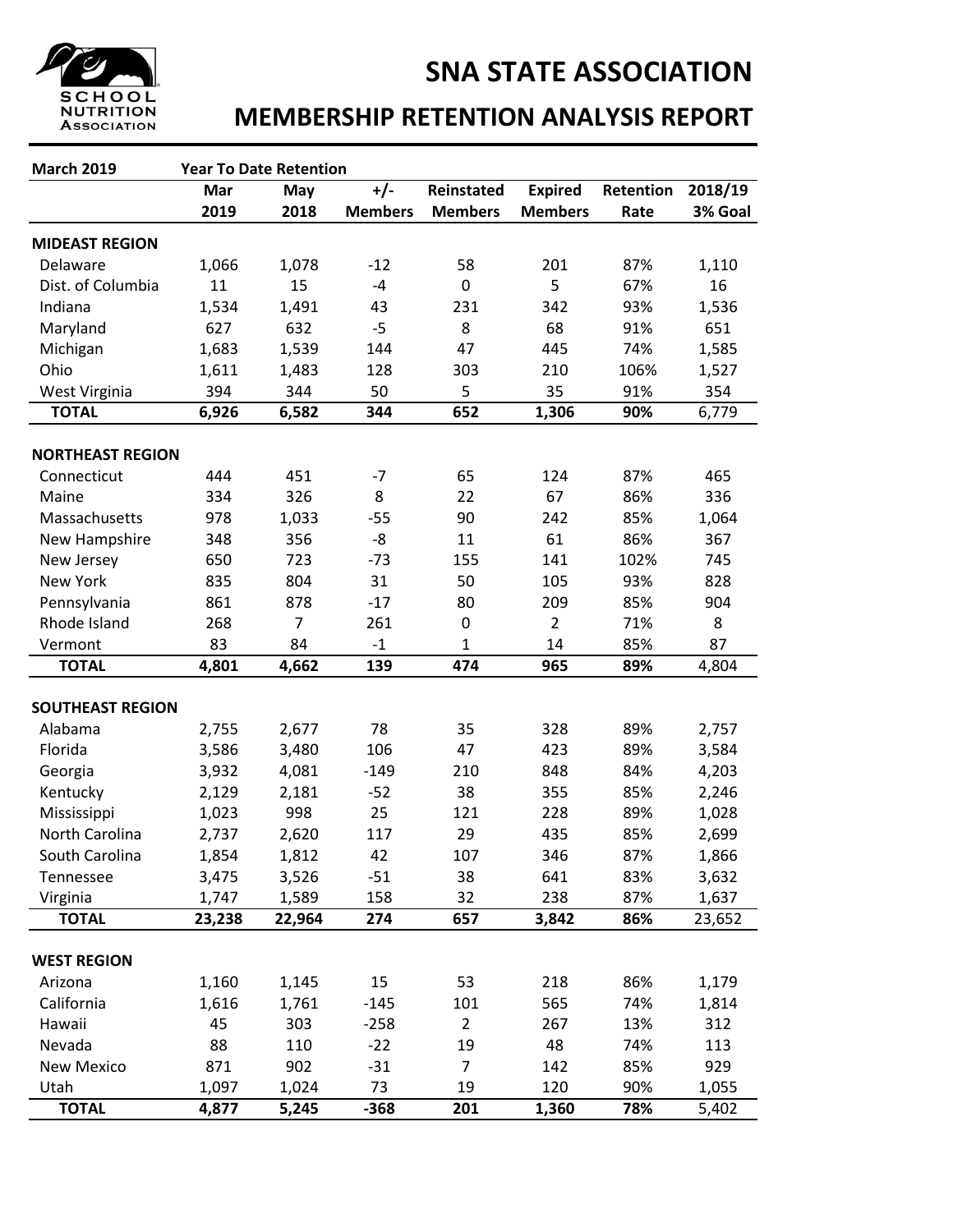

### **MEMBERSHIP RETENTION ANALYSIS REPORT**

| <b>March 2019</b>       |        |        | (continued)    |                         |                |           |         |
|-------------------------|--------|--------|----------------|-------------------------|----------------|-----------|---------|
|                         | Mar    | May    | $+/-$          | <b>Reinstated</b>       | <b>Expired</b> | Retention | 2018/19 |
|                         | 2019   | 2018   | <b>Members</b> | <b>Members</b>          | <b>Members</b> | Rate      | 3% Goal |
| <b>MIDWEST REGION</b>   |        |        |                |                         |                |           |         |
| Illinois                | 663    | 657    | 6              | 18                      | 111            | 86%       | 677     |
| lowa                    | 955    | 948    | $\overline{7}$ | 79                      | 125            | 95%       | 976     |
| Minnesota               | 3,031  | 3,000  | 31             | 78                      | 458            | 87%       | 3,090   |
| Missouri                | 915    | 933    | $-18$          | 12                      | 193            | 81%       | 961     |
| Nebraska                | 413    | 434    | $-21$          | 3                       | 75             | 83%       | 447     |
| North Dakota            | 334    | 365    | $-31$          | $\mathbf{1}$            | 68             | 82%       | 376     |
| South Dakota            | 566    | 531    | 35             | 31                      | 109            | 85%       | 547     |
| Wisconsin               | 1,156  | 1,104  | 52             | 111                     | 256            | 87%       | 1,137   |
| <b>TOTAL</b>            | 8,033  | 7,972  | 61             | 333                     | 1,395          | 87%       | 8,211   |
| <b>NORTHWEST REGION</b> |        |        |                |                         |                |           |         |
| Alaska                  | 91     | 148    | $-57$          | $\overline{2}$          | 81             | 47%       | 152     |
| Idaho                   | 790    | 855    | $-65$          | $\overline{7}$          | 167            | 81%       | 881     |
| Montana                 | 282    | 272    | 10             | 6                       | 48             | 85%       | 280     |
| Oregon                  | 759    | 515    | 244            | 6                       | 70             | 88%       | 530     |
| Washington              | 2,406  | 2,417  | $-11$          | 37                      | 356            | 87%       | 2,490   |
| Wyoming                 | 206    | 256    | $-50$          | 33                      | 104            | 72%       | 264     |
| <b>TOTAL</b>            | 4,534  | 4,463  | 71             | 91                      | 826            | 84%       | 4,597   |
|                         |        |        |                |                         |                |           |         |
| <b>SOUTHWEST REGION</b> |        |        |                |                         |                |           |         |
| Arkansas                | 681    | 841    | $-160$         | $\mathbf{1}$            | 272            | 68%       | 866     |
| Colorado                | 893    | 887    | 6              | 19                      | 184            | 81%       | 914     |
| Kansas                  | 507    | 541    | $-34$          | 39                      | 159            | 78%       | 557     |
| Louisiana               | 1,911  | 2,212  | $-301$         | 29                      | 481            | 80%       | 2,278   |
| Oklahoma                | 1,002  | 997    | 5              | 17                      | 200            | 82%       | 1,027   |
| <b>Texas</b>            | 908    | 945    | $-37$          | 101                     | 227            | 87%       | 973     |
| <b>TOTAL</b>            | 5,902  | 6,423  | $-521$         | 206                     | 1,523          | 79%       | 6,615   |
| <b>SUBTOTAL</b>         | 58,311 | 58,311 | $\mathbf 0$    | 2,614                   | 11,217         | 85%       | 60,060  |
|                         |        |        |                |                         |                |           |         |
| <b>Miscellaneous</b>    | 481    | 495    | $-14$          | $\overline{\mathbf{4}}$ | 127            | $\ast$    | 510     |
| <b>GRAND TOTAL</b>      | 58,792 | 58,806 | $-14$          | 2,618                   | 11,344         | 85.2%     | 60,570  |

Note: The retention rate will be skewing slightly higher as this report contains only a partial year of data. In 2017- 18, SNA's national retention rate was 82.5%, and in 2018, the median association retention rate was 80%.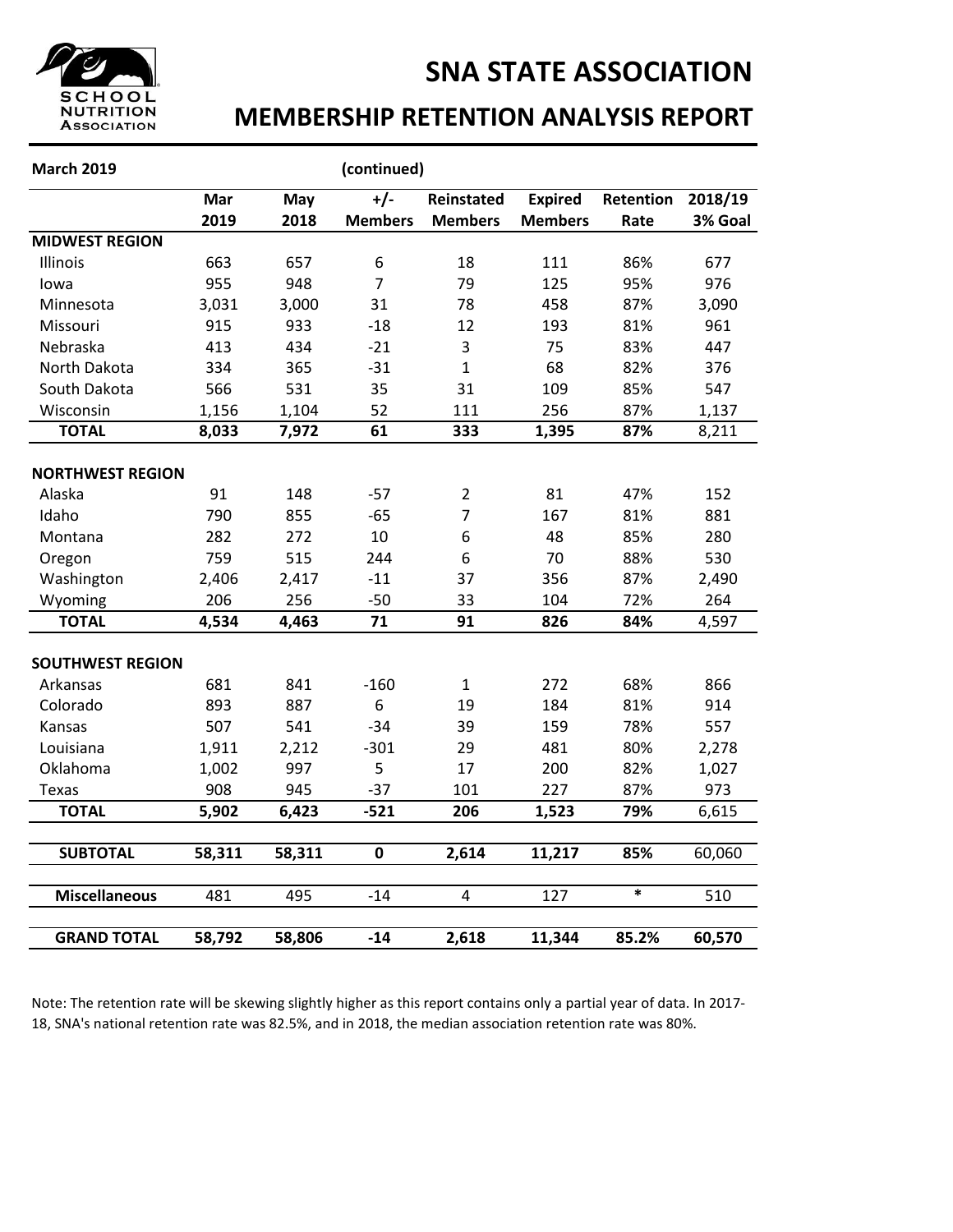

### **ANNUAL MEMBERSHIP COMPARISON**

|                         | Mar    | Mar    | $+/-$          | Percentage        |
|-------------------------|--------|--------|----------------|-------------------|
|                         | 2019   | 2018   | <b>Members</b> | <b>Difference</b> |
| <b>MIDEAST REGION</b>   |        |        |                |                   |
| Delaware                | 1,066  | 1,092  | $-26$          | $-2%$             |
| Dist. of Columbia       | 11     | 15     | $-4$           | $-27%$            |
| Indiana                 | 1,534  | 1,540  | -6             | 0%                |
| Maryland                | 627    | 594    | 33             | 6%                |
| Michigan                | 1,683  | 1,523  | 160            | 11%               |
| Ohio                    | 1,611  | 1,538  | 73             | 5%                |
| West Virginia           | 394    | 349    | 45             | 13%               |
| <b>TOTAL</b>            | 6,926  | 6,651  | 275            | 4%                |
| <b>NORTHEAST REGION</b> |        |        |                |                   |
| Connecticut             | 444    | 440    | 4              | 1%                |
| Maine                   | 334    | 325    | 9              | 3%                |
| Massachusetts           | 978    | 1,037  | $-59$          | $-6%$             |
| New Hampshire           | 348    | 363    | $-15$          | $-4%$             |
| New Jersey              | 650    | 686    | $-36$          | $-5%$             |
| New York                | 835    | 807    | 28             | 3%                |
| Pennsylvania            | 861    | 876    | $-15$          | $-2%$             |
| Rhode Island            | 268    | 6      | 262            | 4367%             |
| Vermont                 | 83     | 87     | -4             | $-5%$             |
| <b>TOTAL</b>            | 4,801  | 4,627  | 174            | 4%                |
|                         |        |        |                |                   |
| <b>SOUTHEAST REGION</b> |        |        |                |                   |
| Alabama                 | 2,755  | 2,717  | 38             | 1%                |
| Florida                 | 3,586  | 3,345  | 241            | 7%                |
| Georgia                 | 3,932  | 4,093  | $-161$         | $-4%$             |
| Kentucky                | 2,129  | 2,130  | $-1$           | 0%                |
| Mississippi             | 1,023  | 950    | 73             | 8%                |
| North Carolina          | 2,737  | 2,585  | 152            | 6%                |
| South Carolina          | 1,854  | 1,807  | 47             | 3%                |
| Tennessee               | 3,475  | 3,538  | -63            | 2%                |
| Virginia                | 1,747  | 1,584  | 163            | 10%               |
| <b>TOTAL</b>            | 23,238 | 22,749 | 489            | 2%                |
| <b>WEST REGION</b>      |        |        |                |                   |
| Arizona                 | 1,160  | 1,101  | 59             | 5%                |
| California              | 1,616  | 1,729  | $-113$         | $-7%$             |
| Hawaii                  | 45     | 304    | $-259$         | $-85%$            |
| Nevada                  | 88     | 97     | -9             | $-9%$             |
| <b>New Mexico</b>       | 871    | 818    | 53             | 6%                |
| Utah                    | 1,097  | 995    | 102            | 10%               |
| <b>TOTAL</b>            | 4,877  | 5,044  | $-167$         | $-3%$             |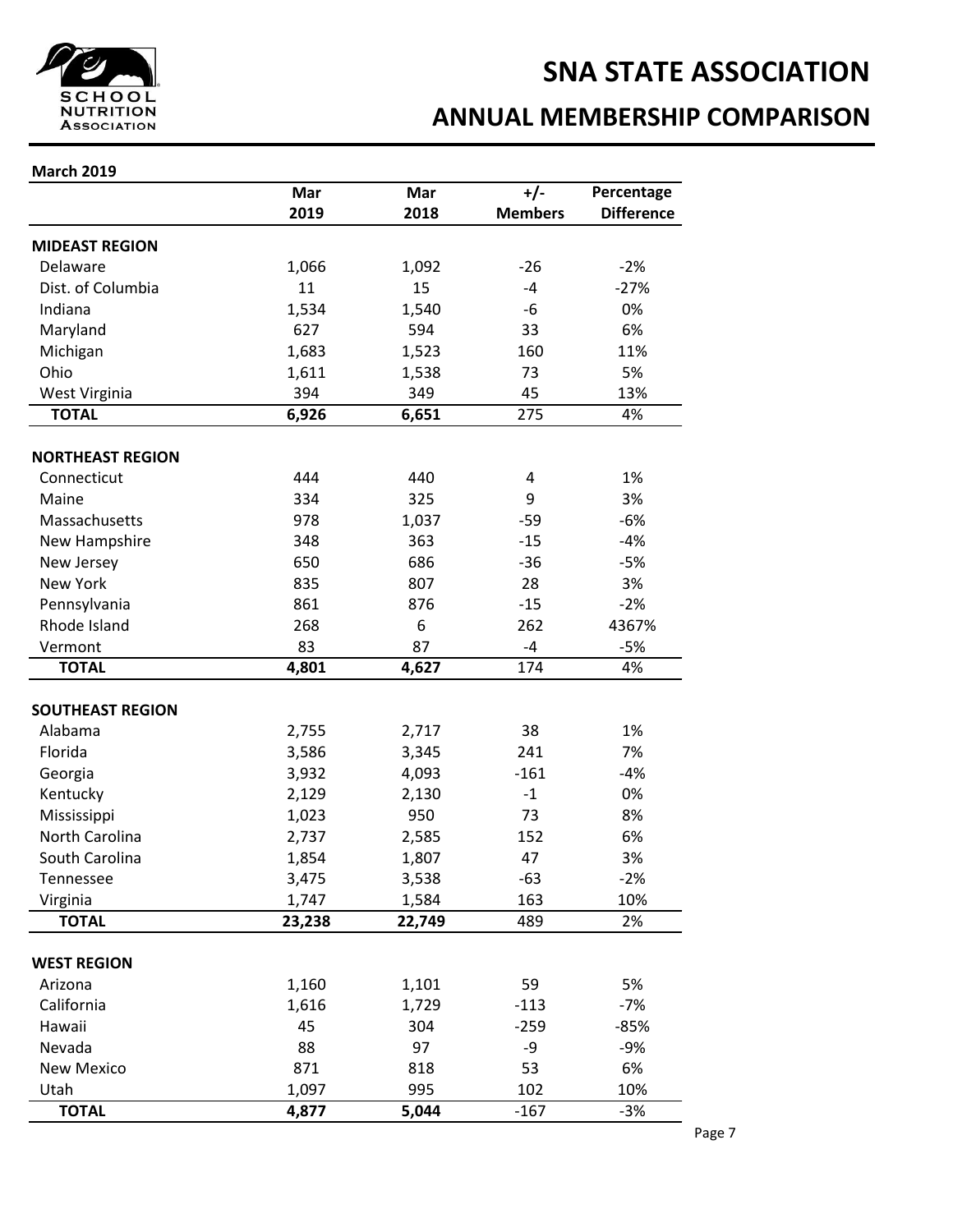

### **ANNUAL MEMBERSHIP COMPARISON**

#### **March 2019**

|                         | Mar    | Mar    | $+/-$                   | Percentage        |
|-------------------------|--------|--------|-------------------------|-------------------|
|                         | 2019   | 2018   | <b>Members</b>          | <b>Difference</b> |
| <b>MIDWEST REGION</b>   |        |        |                         |                   |
| Illinois                | 663    | 650    | 13                      | 2%                |
| lowa                    | 955    | 937    | 18                      | 2%                |
| Minnesota               | 3,031  | 2,975  | 56                      | 2%                |
| Missouri                | 915    | 932    | $-17$                   | $-2%$             |
| Nebraska                | 413    | 396    | 17                      | 4%                |
| North Dakota            | 334    | 308    | 26                      | 8%                |
| South Dakota            | 566    | 526    | 40                      | 8%                |
| Wisconsin               | 1,156  | 1,152  | $\overline{\mathbf{4}}$ | 0%                |
| <b>TOTAL</b>            | 8,033  | 7,876  | 157                     | 2%                |
| <b>NORTHWEST REGION</b> |        |        |                         |                   |
| Alaska                  | 91     | 148    | $-57$                   | $-39%$            |
| Idaho                   | 790    | 863    | $-73$                   | $-8%$             |
| Montana                 | 282    | 256    | 26                      | 10%               |
| Oregon                  | 759    | 567    | 192                     | 34%               |
| Washington              | 2,406  | 2,426  | $-20$                   | $-1%$             |
| Wyoming                 | 206    | 249    | $-43$                   | $-17%$            |
| <b>TOTAL</b>            | 4,534  | 4,509  | 25                      | 1%                |
| <b>SOUTHWEST REGION</b> |        |        |                         |                   |
| Arkansas                | 681    | 780    | $-99$                   | $-13%$            |
| Colorado                | 893    | 833    | 60                      | 7%                |
| Kansas                  | 507    | 533    | $-26$                   | $-5%$             |
| Louisiana               | 1,911  | 2,227  | $-316$                  | $-14%$            |
| Oklahoma                | 1,002  | 916    | 86                      | 9%                |
| <b>Texas</b>            | 908    | 981    | $-73$                   | $-7%$             |
| <b>TOTAL</b>            | 5,902  | 6,270  | $-368$                  | $-6%$             |
|                         |        |        |                         |                   |
| <b>SUBTOTAL</b>         | 58,311 | 57,726 | 585                     | 1.0%              |
| <b>Miscellaneous</b>    | 481    | 502    | $-21$                   | $-4%$             |
| <b>GRAND TOTAL</b>      | 58,792 | 58,228 | 564                     | 1.0%              |

Page 8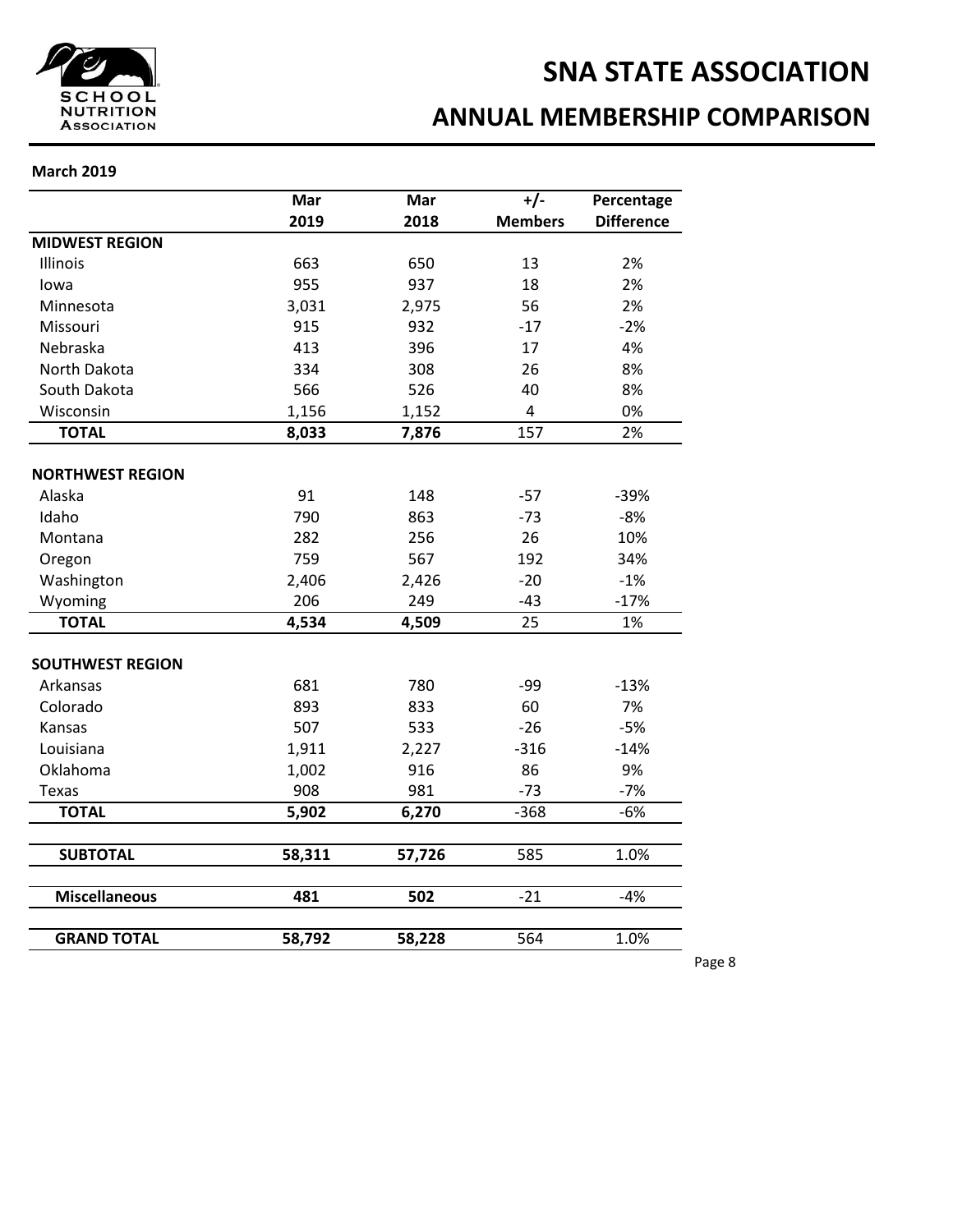### **1 TO 600 DIVISION**



### **STATE MEMBERSHIP GROWTH RANKINGS**

| <b>March 2019</b> |                   |                |      |                |                |                |         |  |  |
|-------------------|-------------------|----------------|------|----------------|----------------|----------------|---------|--|--|
|                   | <b>State</b>      | $+/-$          | Mar  | May            | <b>Members</b> | Ranking        | 2018/19 |  |  |
|                   |                   | <b>Members</b> | 2019 | 2018           | Diff in %      | % Growth       | 3% Goal |  |  |
| $\mathbf{1}$      | Rhode Island      | 261            | 268  | $\overline{7}$ | 3728.6%        | $\mathbf{1}$   | 8       |  |  |
| $\overline{2}$    | Oregon            | 244            | 759  | 515            | 47.4%          | $\overline{2}$ | 530     |  |  |
| 3                 | West Virginia     | 50             | 394  | 344            | 14.5%          | 3              | 354     |  |  |
| 4                 | South Dakota      | 35             | 566  | 531            | 6.6%           | 4              | 547     |  |  |
| 5                 | Montana           | 10             | 282  | 272            | 3.7%           | 5              | 280     |  |  |
| 6                 | Maine             | 8              | 334  | 326            | 2.5%           | 6              | 336     |  |  |
| 7                 | Vermont           | $-1$           | 83   | 84             | $-1.2%$        | $\overline{7}$ | 87      |  |  |
| 8                 | Dist. of Columbia | $-4$           | 11   | 15             | $-26.7%$       | 15             | 16      |  |  |
| 9                 | Connecticut       | $-7$           | 444  | 451            | $-1.6%$        | 8              | 465     |  |  |
| 10                | New Hampshire     | -8             | 348  | 356            | $-2.2%$        | 9              | 367     |  |  |
| 11                | Nebraska          | $-21$          | 413  | 434            | $-4.8%$        | 10             | 447     |  |  |
| 12                | Nevada            | $-22$          | 88   | 110            | $-20.0%$       | 14             | 113     |  |  |
| 13                | North Dakota      | $-31$          | 334  | 365            | $-8.5%$        | 12             | 376     |  |  |
| 14                | Kansas            | -34            | 507  | 541            | $-6.3%$        | 11             | 557     |  |  |
| 15                | Wyoming           | $-50$          | 206  | 256            | $-19.5%$       | 13             | 264     |  |  |
| 16                | Alaska            | $-57$          | 91   | 148            | $-38.5%$       | 16             | 152     |  |  |
| 17                | Hawaii            | $-258$         | 45   | 303            | $-85.1%$       | 17             | 312     |  |  |

Guidelines to determine Membership Division Champions require that although one state may be ranked #1 in both categories at time of report, awards will be given to the top 2 ranking states in each division, one for increase in the number of members and one for percentage increase. Awards are also given to states which increase membership and achieve the annual membership goal.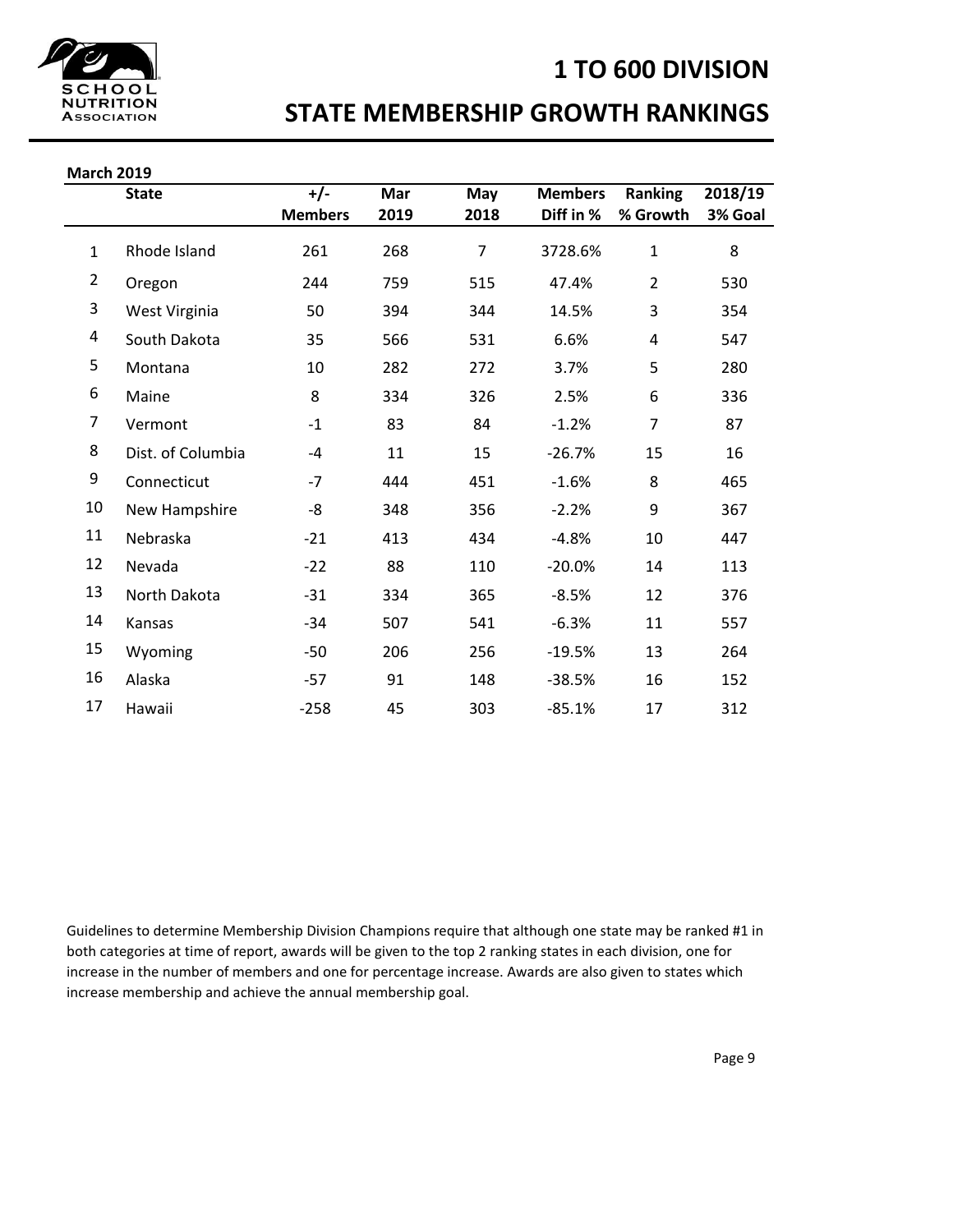

### **601 TO 1,200 DIVISION**

### **STATE MEMBERSHIP GROWTH RANKINGS**

| <b>March 2019</b> |  |
|-------------------|--|
|                   |  |

| VIAI LII ZUIJ  |                   |                |       |       |                |                |         |
|----------------|-------------------|----------------|-------|-------|----------------|----------------|---------|
|                | <b>State</b>      | $+/-$          | Mar   | May   | <b>Members</b> | <b>Ranking</b> | 2018/19 |
|                |                   | <b>Members</b> | 2019  | 2018  | Diff in %      | % Growth       | 3% Goal |
|                |                   |                |       |       |                |                |         |
| $\mathbf{1}$   | Utah              | 73             | 1,097 | 1,024 | 7.1%           | $\mathbf{1}$   | 1,055   |
| $\overline{2}$ | Wisconsin         | 52             | 1,156 | 1,104 | 4.7%           | $\overline{2}$ | 1,137   |
| 3              | New York          | 31             | 835   | 804   | 3.9%           | 3              | 828     |
| 4              | Mississippi       | 25             | 1,023 | 998   | 2.5%           | 4              | 1,028   |
| 5              | Arizona           | 15             | 1,160 | 1,145 | 1.3%           | 5              | 1,179   |
| 6              | lowa              | $\overline{7}$ | 955   | 948   | 0.7%           | $\overline{7}$ | 976     |
| 7              | Illinois          | 6              | 663   | 657   | 0.9%           | 6              | 677     |
| 8              | Colorado          | 6              | 893   | 887   | 0.7%           | 8              | 914     |
| 9              | Oklahoma          | 5              | 1,002 | 997   | 0.5%           | 9              | 1,027   |
| 10             | Maryland          | $-5$           | 627   | 632   | $-0.8%$        | 10             | 651     |
| 11             | Delaware          | $-12$          | 1,066 | 1,078 | $-1.1%$        | $11\,$         | 1,110   |
| 12             | Pennsylvania      | $-17$          | 861   | 878   | $-1.9%$        | 13             | 907     |
| 13             | Missouri          | $-18$          | 915   | 933   | $-1.9%$        | 12             | 961     |
| 14             | <b>New Mexico</b> | $-31$          | 871   | 902   | $-3.4%$        | 14             | 929     |
| 15             | Texas             | $-37$          | 908   | 945   | $-3.9%$        | 15             | 973     |
| 16             | Massachusetts     | $-55$          | 978   | 1,033 | $-5.3%$        | 16             | 1,064   |
| 17             | Idaho             | $-65$          | 790   | 855   | $-7.6%$        | 17             | 881     |
| 18             | New Jersey        | $-73$          | 650   | 723   | $-10.1%$       | 18             | 745     |
| 19             | Arkansas          | $-160$         | 681   | 841   | $-19.0%$       | 19             | 866     |

Guidelines to determine Membership Division Champions require that although one state may be ranked #1 in both categories at time of report, awards will be given to the top 2 ranking states in each division, one for increase in the number of members and one for percentage increase. Awards are also given to states which increase membership and achieve the annual membership goal.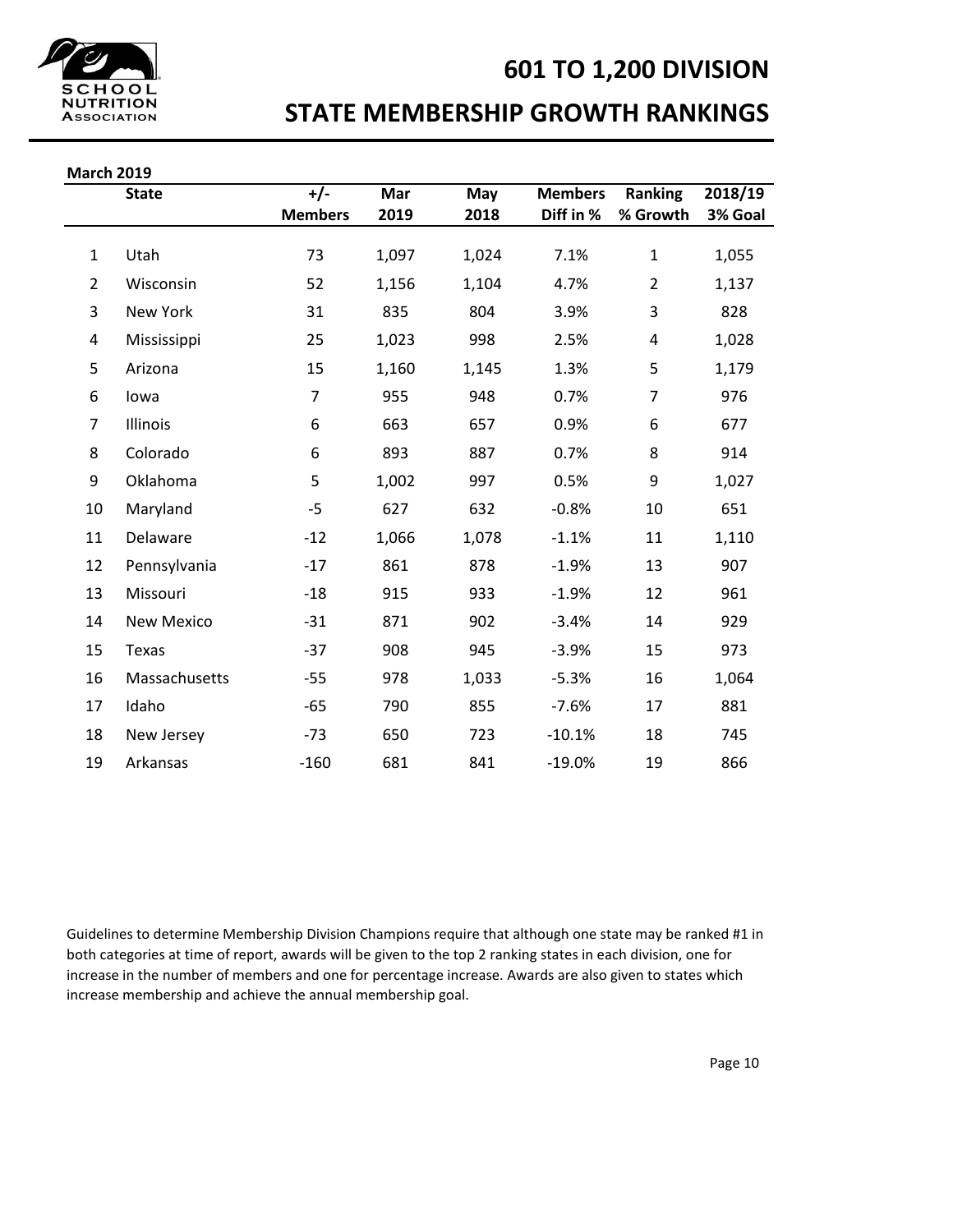### **1,201+ DIVISION**



### **STATE MEMBERSHIP GROWTH RANKINGS**

| <b>March 2019</b> |                |                |       |       |                |                |         |
|-------------------|----------------|----------------|-------|-------|----------------|----------------|---------|
|                   | <b>State</b>   | $+/-$          | Mar   | May   | <b>Members</b> | <b>Ranking</b> | 2018/19 |
|                   |                | <b>Members</b> | 2019  | 2018  | Diff in %      | % Growth       | 3% Goal |
| $\mathbf{1}$      | Virginia       | 158            | 1,747 | 1,589 | 9.9%           | $\mathbf{1}$   | 1,637   |
| 2                 | Michigan       | 144            | 1,683 | 1,539 | 9.4%           | $\overline{2}$ | 1,585   |
| 3                 | Ohio           | 128            | 1,611 | 1,483 | 8.6%           | 3              | 1,527   |
| 4                 | North Carolina | 117            | 2,737 | 2,620 | 4.5%           | 4              | 2,699   |
| 5                 | Florida        | 106            | 3,586 | 3,480 | 3.0%           | 5              | 3,584   |
| 6                 | Alabama        | 78             | 2,755 | 2,677 | 2.9%           | 6              | 2,757   |
| 7                 | Indiana        | 43             | 1,534 | 1,491 | 2.9%           | 7              | 1,536   |
| 8                 | South Carolina | 42             | 1,854 | 1,812 | 2.3%           | 8              | 1,866   |
| 9                 | Minnesota      | 31             | 3,031 | 3,000 | 1.0%           | 9              | 3,090   |
| 10                | Washington     | $-11$          | 2,406 | 2,417 | $-0.5%$        | 10             | 2,490   |
| 11                | Tennessee      | $-51$          | 3,475 | 3,526 | $-1.4%$        | 11             | 3,632   |
| 12                | Kentucky       | $-52$          | 2,129 | 2,181 | $-2.4%$        | 12             | 2,246   |
| 13                | California     | $-145$         | 1,616 | 1,761 | $-8.2%$        | 14             | 1,814   |
| 14                | Georgia        | $-149$         | 3,932 | 4,081 | $-3.7%$        | 13             | 4,203   |
| 15                | Louisiana      | $-301$         | 1,911 | 2,212 | $-13.6%$       | 15             | 2,278   |

Guidelines to determine Membership Division Champions require that although one state may be ranked #1 in both categories at time of report, awards will be given to the top 2 ranking states in each division, one for increase in the number of members and one for percentage increase. Awards are also given to states which increase membership and achieve the annual membership goal.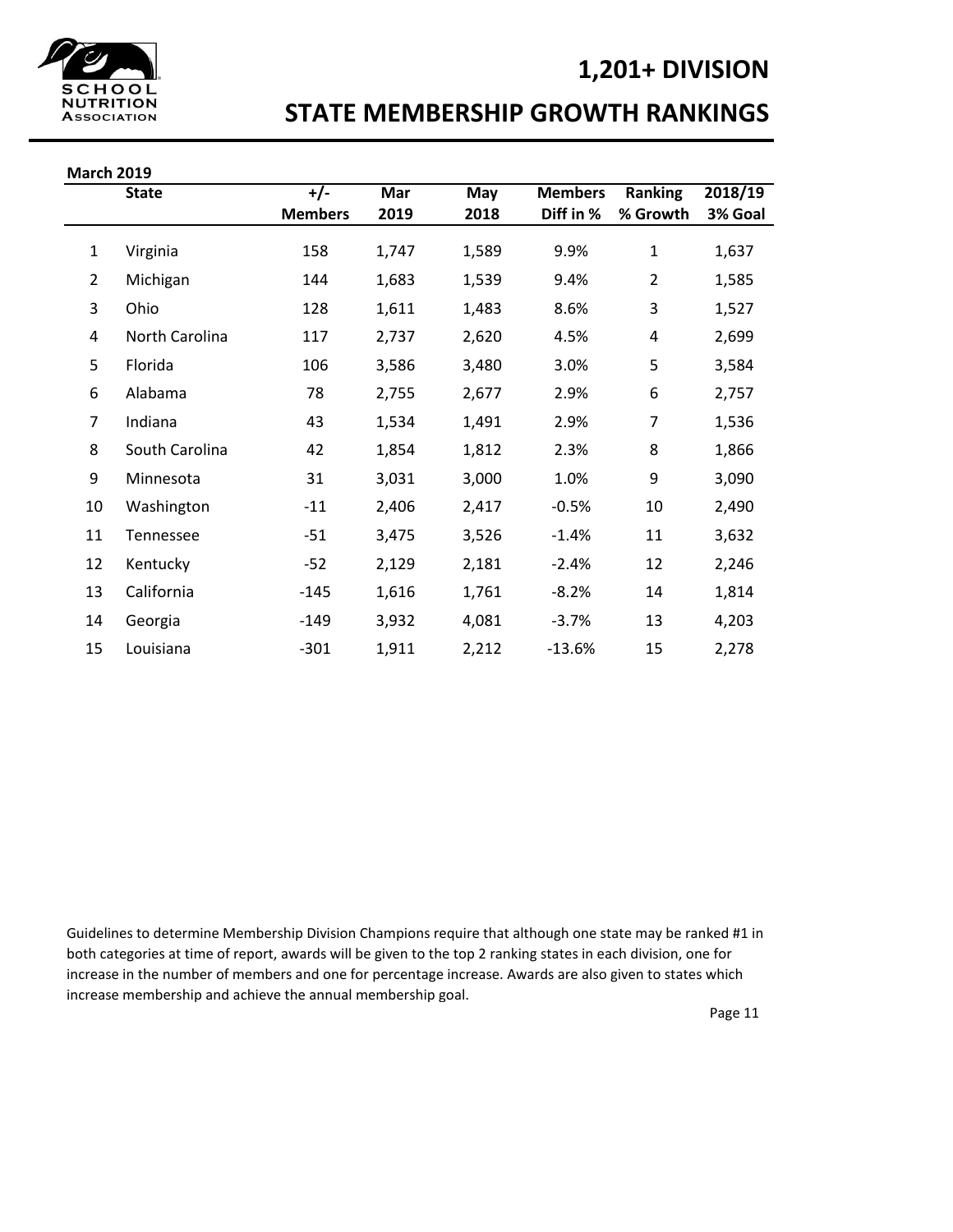

## **MEMBERSHIP PROFILE**

#### **March 2019**

|                                     | Mar            | May            | $+/-$          | <b>Membership</b> | Change         | <b>SDM</b> | Cert           |
|-------------------------------------|----------------|----------------|----------------|-------------------|----------------|------------|----------------|
|                                     | 2019           | 2018           | <b>Members</b> | $\%$              | Percent        | (current)  | (current)      |
| <b>School Nutrition Employees</b>   | 29,235         | 29,135         | 100            | 50%               | 0%             | 19,486     | 9,406          |
| <b>School Nutrition Managers</b>    | 19,646         | 19,680         | $-34$          | 33%               | 0%             | 12,327     | 5,897          |
| <b>District Directors Directors</b> | 6,111          | 6,106          | 5              | 10%               | 0%             | 1,810      | 1,536          |
| Retired                             | 471            | 492            | $-21$          | 1%                | $-4%$          | n/a        | 99             |
| Affiliate                           | 1,243          | 1,387          | $-144$         | 2%                | $-10%$         | n/a        | 583            |
| <b>State Agency Directors</b>       | 683            | 662            | 21             | 1%                | 3%             | 497        | 59             |
| <b>Major City Directors</b>         | 646            | 568            | 78             | 1%                | 14%            | 442        | 107            |
| Other                               | 129            | 127            | $\overline{2}$ | $\ast$            | 2%             | 286        | 641            |
| Industry Individual                 | 39             | 35             | 4              | $\ast$            | 11%            | n/a        | $\blacksquare$ |
| Life                                | 40             | 42             | $-2$           | $\ast$            | $-5%$          | n/a        | $\overline{2}$ |
| Corporate Industry + Patron         | 431            | 441            | $-10$          | 1%                | $-2%$          | n/a        | $\blacksquare$ |
| <b>Allied Groups</b>                | $\overline{2}$ | $\overline{2}$ | $\blacksquare$ | $\ast$            | $\blacksquare$ | n/a        | $\blacksquare$ |
| Educators                           | 66             | 69             | $-3$           | $\ast$            | $-4%$          | n/a        | 14             |
| Student                             | 47             | 57             | $-10$          | $\ast$            | $-18%$         | n/a        | 3              |
| International                       | 3              | $\overline{3}$ | $\pmb{0}$      | $\ast$            | $\blacksquare$ | n/a        | $\blacksquare$ |
| <b>TOTAL MEMBERS</b>                | 58,792         | 58,806         | $-14$          | 100%              | 0.0%           | 34,848     | 18,347         |

Note: \* is less than 1%

Page 12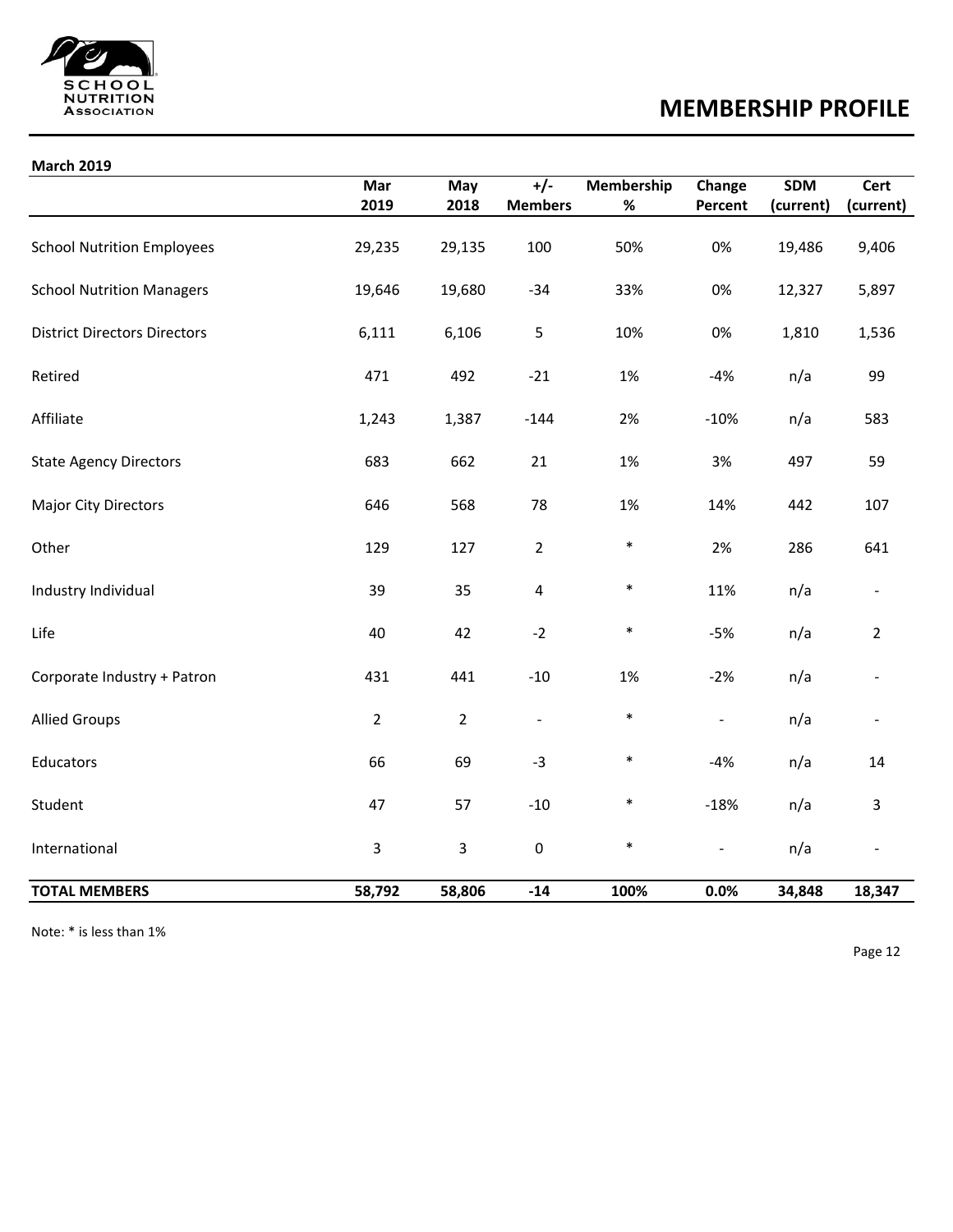

# **SCHOOL DISTRICT MEMBERSHIP (SDM)**

### **REPORT**

| <b>March 2019</b><br>(Applications processed through 03/31/2019) |           |              |                |           |                |            |  |  |
|------------------------------------------------------------------|-----------|--------------|----------------|-----------|----------------|------------|--|--|
|                                                                  | Mar       | Feb          | $+/-$          | May       | $+/-$          | % of Total |  |  |
|                                                                  | 2019      | 2019         | <b>Members</b> | 2018      | <b>Members</b> | Membership |  |  |
| <b>MIDEAST REGION</b>                                            |           |              |                |           |                |            |  |  |
| Delaware                                                         | 882       | 855          | 27             | 877       | 5              | 83%        |  |  |
| Dist. of Columbia                                                | $\pmb{0}$ | $\pmb{0}$    | $\pmb{0}$      | $\pmb{0}$ | 0              | 0%         |  |  |
| Indiana                                                          | 945       | 929          | 16             | 932       | 13             | 62%        |  |  |
| Maryland                                                         | 318       | 317          | $\mathbf{1}$   | 322       | $-4$           | 51%        |  |  |
| Michigan                                                         | 1,111     | 1,087        | 24             | 944       | 167            | 66%        |  |  |
| Ohio                                                             | 920       | 924          | $-4$           | 766       | 154            | 57%        |  |  |
| West Virginia                                                    | 300       | 277          | 23             | 258       | 42             | 76%        |  |  |
| <b>TOTAL</b>                                                     | 4,476     | 4,389        | 87             | 4,099     | 377            | 65%        |  |  |
|                                                                  |           |              |                |           |                |            |  |  |
| <b>NORTHEAST REGION</b>                                          |           |              |                |           |                |            |  |  |
| Connecticut                                                      | 190       | 182          | 8              | 211       | $-21$          | 43%        |  |  |
| Maine                                                            | 174       | 173          | 1              | 156       | 18             | 52%        |  |  |
| Massachusetts                                                    | 626       | 608          | 18             | 685       | $-59$          | 64%        |  |  |
| New Hampshire                                                    | 213       | 214          | $-1$           | 209       | $\overline{4}$ | 61%        |  |  |
| New Jersey                                                       | 214       | 373          | $-159$         | 391       | $-177$         | 33%        |  |  |
| New York                                                         | 539       | 529          | 10             | 496       | 43             | 65%        |  |  |
| Pennsylvania                                                     | 415       | 383          | 32             | 365       | 50             | 48%        |  |  |
| Rhode Island                                                     | 258       | 258          | 0              | 0         | 258            | 96%        |  |  |
| Vermont                                                          | 17        | 16           | 1              | 16        | $\mathbf{1}$   | 20%        |  |  |
| <b>TOTAL</b>                                                     | 2,646     | 2,736        | $-90$          | 2,529     | 117            | 55%        |  |  |
| <b>SOUTHEAST REGION</b>                                          |           |              |                |           |                |            |  |  |
| Alabama                                                          | 1,867     | 1,872        | $-5$           | 1,807     | 60             | 68%        |  |  |
| Florida                                                          | 2,404     | 2,359        | 45             | 2,169     | 235            | 67%        |  |  |
|                                                                  | 3,028     | 2,992        | 36             | 3,098     | $-70$          | 77%        |  |  |
| Georgia<br>Kentucky                                              | 1,266     |              | 12             | 1,262     | 4              | 59%        |  |  |
|                                                                  | 688       | 1,254<br>676 | 12             | 642       | 46             | 67%        |  |  |
| Mississippi<br>North Carolina                                    | 2,034     | 2,018        | 16             | 1,814     | 220            | 74%        |  |  |
| South Carolina                                                   | 1,537     | 1,485        | 52             | 1,452     | 85             | 83%        |  |  |
| Tennessee                                                        | 2,785     | 2,778        | $\overline{7}$ | 2,835     | $-50$          | 80%        |  |  |
| Virginia                                                         | 902       | 898          | 4              | 631       | 271            | 52%        |  |  |
| <b>TOTAL</b>                                                     | 16,511    | 16,332       | 179            | 15,710    | 801            | 71%        |  |  |
|                                                                  |           |              |                |           |                |            |  |  |
| <b>WEST REGION</b>                                               |           |              |                |           |                |            |  |  |
| Arizona                                                          | 911       | 909          | $\overline{2}$ | 891       | 20             | 79%        |  |  |
| California                                                       | 512       | 545          | $-33$          | 640       | $-128$         | 32%        |  |  |
| Hawaii                                                           | 30        | 282          | $-252$         | 284       | $-254$         | 67%        |  |  |
| Nevada                                                           | 51        | 52           | $-1$           | 69        | $-18$          | 58%        |  |  |
| New Mexico                                                       | 571       | 576          | $-5$           | 556       | 15             | 66%        |  |  |
| Utah                                                             | 314       | 306          | 8              | 276       | 38             | 29%        |  |  |
| <b>TOTAL</b>                                                     | 2,389     | 2,670        | $-281$         | 2,716     | $-327$         | 49%        |  |  |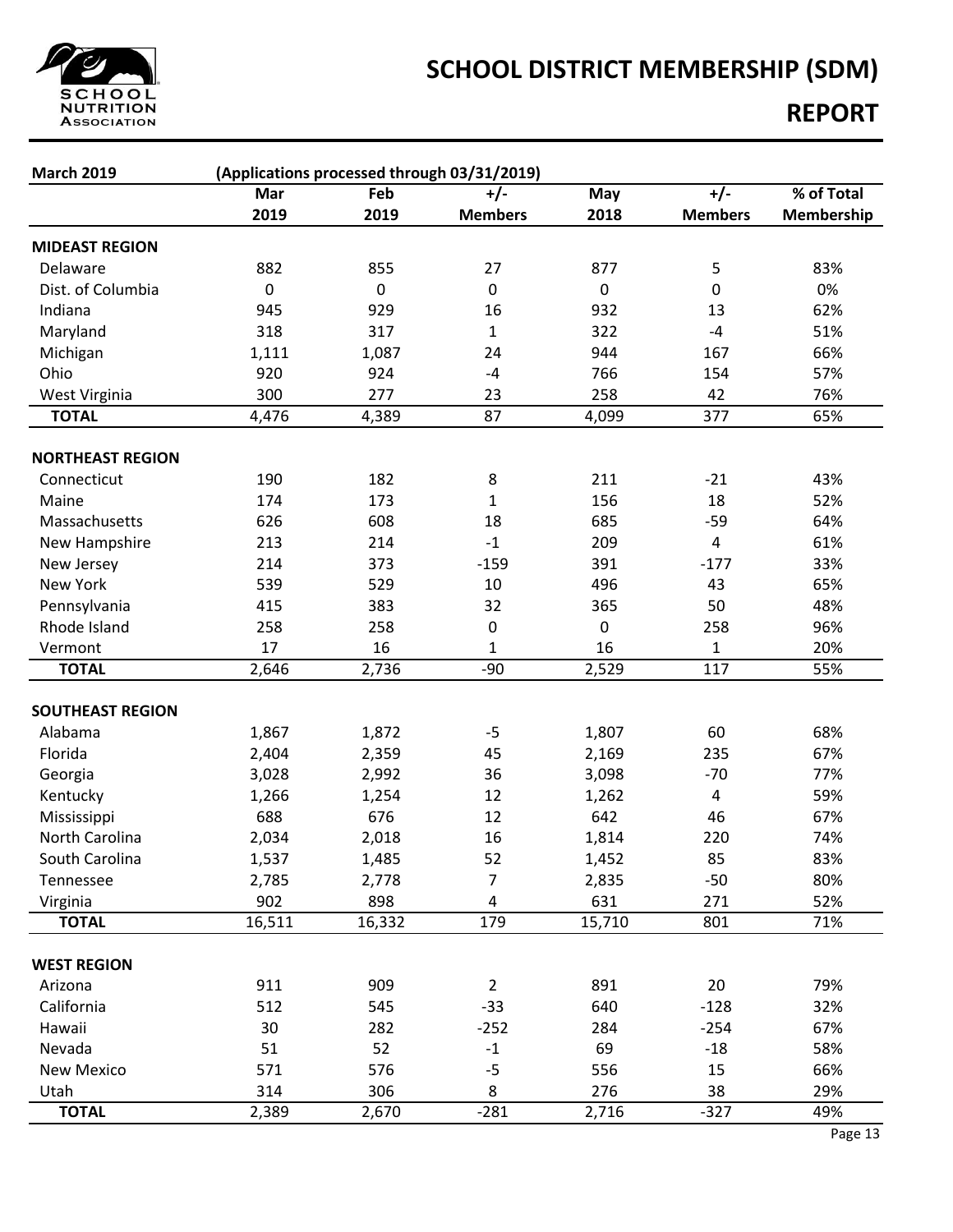

# **SCHOOL DISTRICT MEMBERSHIP (SDM)**

### **REPORT**

|                         | Mar            | Feb            | $+/-$          | May         | $+/-$          | % of Total |
|-------------------------|----------------|----------------|----------------|-------------|----------------|------------|
|                         | 2019           | 2019           | <b>Members</b> | 2018        | <b>Members</b> | Membership |
| <b>MIDWEST REGION</b>   |                |                |                |             |                |            |
| Illinois                | 296            | 266            | 30             | 263         | 33             | 45%        |
| lowa                    | 266            | 263            | $\overline{3}$ | 256         | 10             | 28%        |
| Minnesota               | 1,154          | 1,111          | 43             | 976         | 178            | 38%        |
| Missouri                | 384            | 375            | 9              | 380         | $\overline{4}$ | 42%        |
| Nebraska                | 130            | 130            | $\mathbf 0$    | 118         | 12             | 31%        |
| North Dakota            | 103            | 104            | $-1$           | 93          | 10             | 31%        |
| South Dakota            | 355            | 365            | $-10$          | 292         | 63             | 63%        |
| Wisconsin               | 568            | 574            | $-6$           | 489         | 79             | 49%        |
| <b>TOTAL</b>            | 3,256          | 3,188          | 68             | 2,867       | 389            | 41%        |
| <b>NORTHWEST REGION</b> |                |                |                |             |                |            |
| Alaska                  | 20             | 20             | $\pmb{0}$      | 83          | $-63$          | 22%        |
| Idaho                   | 355            | 356            | $-1$           | 406         | $-51$          | 45%        |
| Montana                 | 66             | 66             | $\mathbf 0$    | 54          | 12             | 23%        |
| Oregon                  | 529            | 313            | 216            | 280         | 249            | 70%        |
| Washington              | 821            | 837            | $-16$          | 807         | 14             | 34%        |
| Wyoming                 | 50             | 52             | $-2$           | 121         | $-71$          | 24%        |
| <b>TOTAL</b>            | 1,841          | 1,644          | 197            | 1,751       | 90             | 41%        |
|                         |                |                |                |             |                |            |
| <b>SOUTHWEST REGION</b> |                |                |                |             |                |            |
| Arkansas                | 395            | 563            | $-168$         | 590         | $-195$         | 58%        |
| Colorado                | 643            | 631            | 12             | 604         | 39             | 72%        |
| Kansas                  | 134            | 110            | 24             | 125         | 9              | 26%        |
| Louisiana               | 1,487          | 1,464          | 23             | 1,737       | $-250$         | 78%        |
| Oklahoma                | 707            | 701            | 6              | 716         | -9             | 71%        |
| Texas                   | 363            | 377            | $-14$          | 390         | $-27$          | 40%        |
| <b>TOTAL</b>            | 3,729          | 3,846          | $-117$         | 4,162       | $-433$         | 63%        |
|                         |                |                |                |             |                |            |
| <b>SUBTOTAL</b>         | 34,848         | 34,805         | 43             | 33,834      | 1,014          | 60%        |
| <b>Miscellaneous</b>    | $\overline{0}$ | $\overline{0}$ | $\mathbf 0$    | $\mathbf 0$ | $\overline{0}$ | 0%         |
| <b>GRAND TOTAL</b>      | 34,848         | 34,805         | 43             | 33,834      | 1,014          | 59.3%      |
|                         |                |                |                |             |                | Page 14    |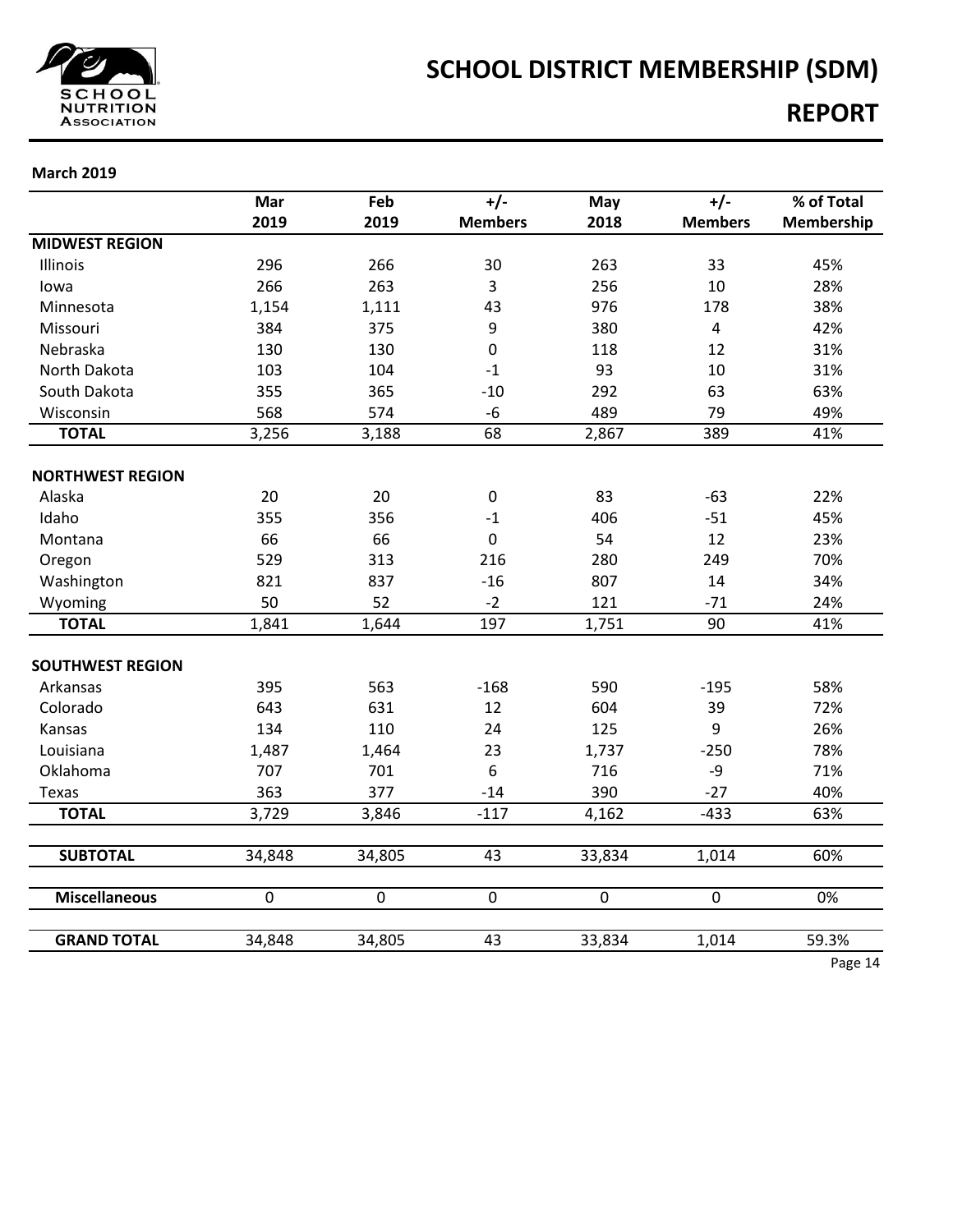![](_page_14_Picture_0.jpeg)

# **SNA STATE ASSOCIATION CERTIFICATE PROGRAM REPORT**

| <b>March 2019</b>                      | (Applications processed through 03/31/2019) |                |                |              |                |                          |              |                |            |  |
|----------------------------------------|---------------------------------------------|----------------|----------------|--------------|----------------|--------------------------|--------------|----------------|------------|--|
|                                        | Mar                                         | Feb            | $+/-$          | May          | $+/-$          | $\overline{\mathscr{C}}$ | Mar          | 2018/19        | % of Total |  |
|                                        | 2019                                        | 2019           |                | 2018         |                | <b>Diff in Cert</b>      | 2018         | 3% Goal        | Membership |  |
| <b>MIDEAST REGION</b>                  |                                             |                |                |              |                |                          |              |                |            |  |
| Delaware                               | 155                                         | 156            | $-1$           | 146          | 9              | 6%                       | 147          | 150            | 15%        |  |
| Dist. of Columbia                      | 0                                           | 0              | 0              | $\mathbf{1}$ | $-1$           |                          | $\mathbf{1}$ | $\overline{2}$ | 0%         |  |
| Indiana                                | 294                                         | 295            | $-1$           | 299          | $-5$           | $-2%$                    | 299          | 308            | 19%        |  |
| Maryland                               | 294                                         | 305            | $-11$          | 301          | $-7$           | $-2%$                    | 306          | 310            | 47%        |  |
| Michigan                               | 213                                         | 215            | $-2$           | 242          | $-29$          | $-12%$                   | 249          | 249            | 13%        |  |
| Ohio                                   | 454                                         | 457            | $-3$           | 483          | $-29$          | $-6%$                    | 488          | 497            | 28%        |  |
| West Virginia                          | 41                                          | 41             | 0              | 42           | $-1$           | $-2%$                    | 44           | 43             | 10%        |  |
| <b>TOTAL</b>                           | 1,451                                       | 1,469          | $-18$          | 1,514        | $-63$          | $-4%$                    | 1,534        | 1,559          | 21%        |  |
|                                        |                                             |                |                |              |                |                          |              |                |            |  |
| <b>NORTHEAST REGION</b><br>Connecticut | 109                                         | 108            | $\mathbf{1}$   | 118          | -9             | $-8%$                    | 119          | 122            | 25%        |  |
| Maine                                  | 81                                          | 80             | $\mathbf{1}$   | 78           | 3              | 4%                       | 80           | 80             | 24%        |  |
| Massachusetts                          | 183                                         | 189            | -6             | 169          | 14             | 8%                       | 176          | 174            | 19%        |  |
|                                        |                                             |                | $\mathbf 0$    |              | $-5$           |                          |              |                | 31%        |  |
| New Hampshire                          | 107                                         | 107            |                | 112          |                | $-4%$                    | 121          | 115            |            |  |
| New Jersey                             | 37                                          | 38             | $-1$           | 42           | $-5$           | $-12%$                   | 39           | 43             | 6%         |  |
| <b>New York</b>                        | 93                                          | 94             | $-1$           | 94           | $^{\rm -1}$    | $-1%$                    | 79           | 97             | 11%        |  |
| Pennsylvania                           | 65                                          | 65             | 0              | 69           | $-4$           | $-6%$                    | 72           | 71             | 8%         |  |
| Rhode Island                           | $\mathbf{1}$                                | 1              | 0              | 1            | 0              | $\qquad \qquad -$        | $\mathbf{1}$ | $\overline{2}$ | 0%         |  |
| Vermont                                | 10                                          | 10             | 0              | 12           | $-2$           | $-17%$                   | 12           | 13             | 12%        |  |
| <b>TOTAL</b>                           | 686                                         | 692            | $-6$           | 695          | -9             | $-1%$                    | 699          | 717            | 14%        |  |
| <b>SOUTHEAST REGION</b>                |                                             |                |                |              |                |                          |              |                |            |  |
| Alabama                                | 1,173                                       | 1,159          | 14             | 1,096        | 77             | 7%                       | 1,108        | 1,129          | 43%        |  |
| Florida                                | 1,283                                       | 1,310          | $-27$          | 1,383        | $-100$         | $-7%$                    | 1,442        | 1,424          | 36%        |  |
| Georgia                                | 1,423                                       | 1,427          | $-4$           | 1,528        | $-105$         | $-7%$                    | 1,528        | 1,574          | 36%        |  |
| Kentucky                               | 846                                         | 838            | 8              | 764          | 82             | 11%                      | 771          | 787            | 40%        |  |
| Mississippi                            | 69                                          | 70             | $-1$           | 66           | 3              | 5%                       | 65           | 68             | 7%         |  |
| North Carolina                         | 661                                         | 656            | 5              | 612          | 49             | 8%                       | 671          | 630            | 24%        |  |
| South Carolina                         | 365                                         | 364            | 1              | 382          | $-17$          | $-4%$                    | 382          | 393            | 20%        |  |
| Tennessee                              | 1,577                                       | 1,589          | $-12$          | 1,507        | 70             | 5%                       | 1,530        | 1,552          | 45%        |  |
| Virginia                               | 703                                         | 699            | 4              | 748          | $-45$          | $-6%$                    | 723          | 770            | 40%        |  |
| <b>TOTAL</b>                           | 8,100                                       | 8,112          | $-12$          | 8,086        | 14             | 0%                       | 8,220        | 8,327          | 35%        |  |
| <b>WEST REGION</b>                     |                                             |                |                |              |                |                          |              |                |            |  |
| Arizona                                | 125                                         | 125            | 0              | 118          | $\overline{7}$ | 6%                       | 126          | 122            | 11%        |  |
| California                             | 153                                         | 151            | $\overline{2}$ | 173          | $-20$          | $-12%$                   | 174          | 178            | 9%         |  |
| Hawaii                                 | $\overline{7}$                              | $\overline{7}$ | 0              | 4            | 3              | $\overline{\phantom{0}}$ | 3            | 5              | 16%        |  |
| Nevada                                 | 7                                           | $\overline{7}$ | 0              | 11           | $-4$           | $-36%$                   | 11           | 12             | 8%         |  |
| New Mexico                             | 365                                         | 363            | $\overline{2}$ | 354          | 11             | 3%                       | 369          | 365            | 42%        |  |
| Utah                                   | 669                                         | 661            | 8              | 601          | 68             | 11%                      | 603          | 619            | 61%        |  |
| <b>TOTAL</b>                           | 1,326                                       | 1,314          | 12             | 1,261        | 65             | 5%                       | 1,286        | 1,301          | 27%        |  |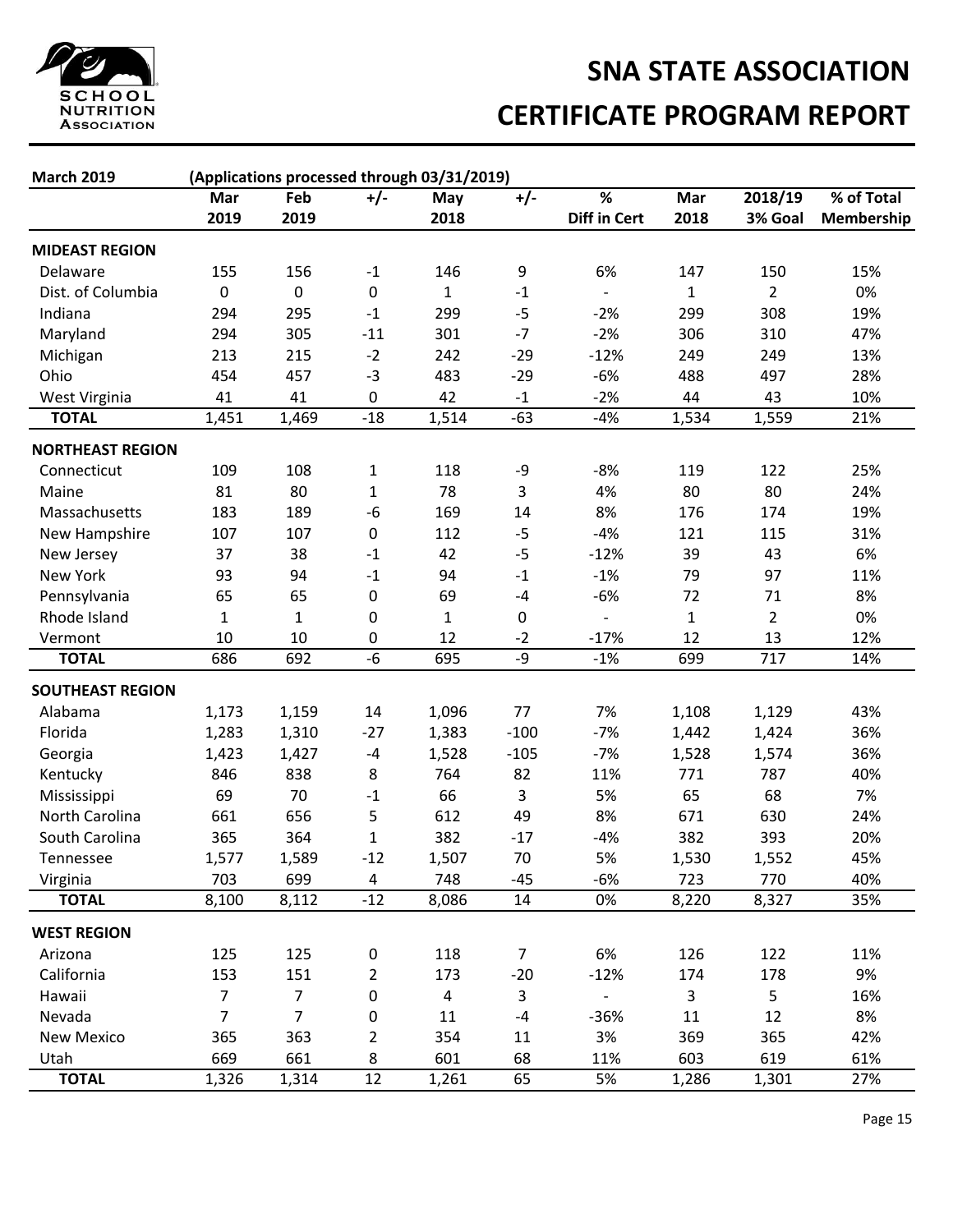![](_page_15_Picture_0.jpeg)

# **SNA STATE ASSOCIATION CERTIFICATE PROGRAM REPORT**

|                         | Mar    | Feb    | $+/-$          | May    | $+/-$        | %                   | Mar              | 2018/19          | % of Total |
|-------------------------|--------|--------|----------------|--------|--------------|---------------------|------------------|------------------|------------|
|                         | 2019   | 2019   |                | 2018   |              | <b>Diff in Cert</b> | 2018             | 3% Goal          | Membership |
| <b>MIDWEST REGION</b>   |        |        |                |        |              |                     |                  |                  |            |
| Illinois                | 99     | 103    | $-4$           | 100    | $-1$         | $-1%$               | 101              | 103              | 15%        |
| lowa                    | 535    | 546    | $-11$          | 553    | $-18$        | $-3%$               | 557              | 570              | 56%        |
| Minnesota               | 2,340  | 2,328  | 12             | 2,320  | 20           | 1%                  | 2,337            | 2,390            | 77%        |
| Missouri                | 336    | 340    | $-4$           | 351    | $-15$        | $-4%$               | 345              | 362              | 37%        |
| Nebraska                | 95     | 95     | $\pmb{0}$      | 101    | $-6$         | $-6%$               | 101              | 104              | 23%        |
| North Dakota            | 62     | 61     | 1              | 52     | 10           | 19%                 | 52               | 54               | 19%        |
| South Dakota            | 90     | 90     | 0              | 101    | $-11$        | $-11%$              | 102              | 104              | 16%        |
| Wisconsin               | 321    | 328    | $-7$           | 351    | $-30$        | $-9%$               | 361              | 362              | 28%        |
| <b>TOTAL</b>            | 3,878  | 3,891  | $-13$          | 3,929  | $-51$        | $-1%$               | 3,956            | 4,049            | 48%        |
| <b>NORTHWEST REGION</b> |        |        |                |        |              |                     |                  |                  |            |
| Alaska                  | 16     | 19     | $-3$           | 15     | $\mathbf{1}$ | 7%                  | 15               | 16               | 18%        |
| Idaho                   | 373    | 371    | $\overline{2}$ | 391    | $-18$        | $-5%$               | 398              | 403              | 47%        |
| Montana                 | 43     | 44     | $-1$           | 49     | $-6$         | $-12%$              | 49               | 50               | 15%        |
| Oregon                  | 74     | 76     | $-2$           | 79     | $-5$         | $-6%$               | 81               | 81               | 10%        |
| Washington              | 1,557  | 1,564  | $-7$           | 1,549  | 8            | 1%                  | 1,555            | 1,595            | 65%        |
| Wyoming                 | 102    | 111    | -9             | 113    | $-11$        | $-10%$              | 118              | 116              | 50%        |
| <b>TOTAL</b>            | 2,165  | 2,185  | $-20$          | 2,196  | $-31$        | $-1%$               | 2,216            | 2,261            | 48%        |
| <b>SOUTHWEST REGION</b> |        |        |                |        |              |                     |                  |                  |            |
| Arkansas                | 66     | 66     | $\mathbf 0$    | 65     | $\mathbf{1}$ | 2%                  | 69               | 67               | 10%        |
| Colorado                | 115    | 116    | $-1$           | 141    | $-26$        | $-18%$              | 143              | 146              | 13%        |
| Kansas                  | 190    | 192    | $-2$           | 219    | $-29$        | $-13%$              | 234              | 226              | 37%        |
| Louisiana               | 55     | 56     | $-1$           | 57     | $-2$         | $-4%$               | 59               | 59               | 3%         |
| Oklahoma                | 215    | 211    | 4              | 218    | $-3$         | $-1%$               | 218              | 225              | 21%        |
| <b>Texas</b>            | 55     | 54     | 1              | 50     | 5            | 10%                 | 55               | 52               | 6%         |
| <b>TOTAL</b>            | 696    | 695    | $\mathbf{1}$   | 750    | $-54$        | $-7%$               | $\overline{778}$ | $\overline{775}$ | 12%        |
|                         |        |        |                |        |              |                     |                  |                  |            |
| <b>SUBTOTAL</b>         | 18,302 | 18,358 | $-56$          | 18,431 | $-129$       | $-1%$               | 18,689           | 18,989           | 31%        |
| <b>Miscellaneous</b>    | 45     | 44     | $\mathbf{1}$   | 40     | 5            | $\blacksquare$      | $\overline{37}$  | 41               | 9%         |
|                         |        |        |                |        |              |                     |                  |                  |            |
| <b>GRAND TOTAL</b>      | 18,347 | 18,402 | $-55$          | 18,471 | $-124$       | $-0.7%$             | 18,726           | 19,030           | 31%        |
|                         |        |        |                |        |              |                     |                  |                  | Page 16    |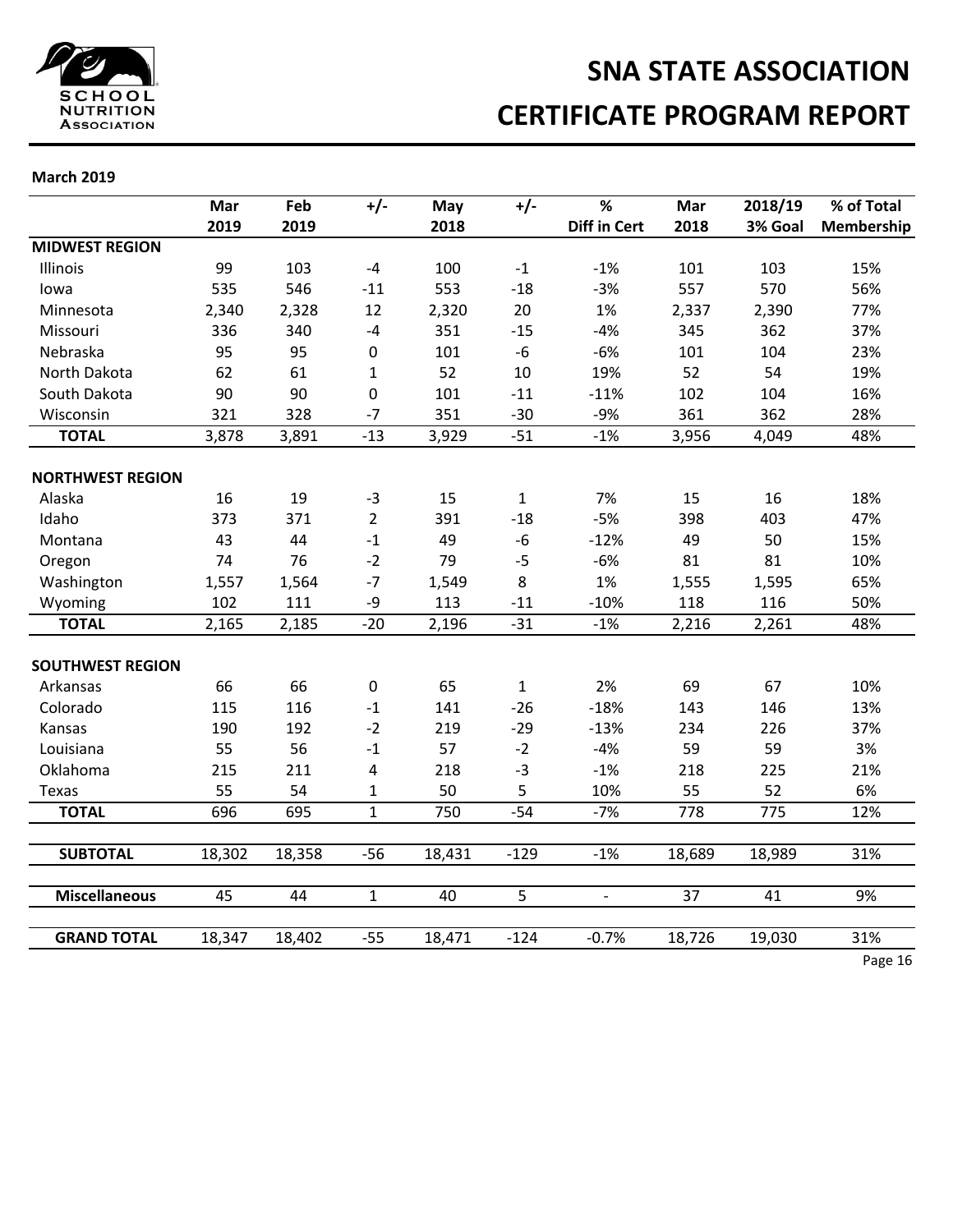![](_page_16_Picture_0.jpeg)

# **CREDENTIALING (SNS) REPORT**

| <b>March 2019</b>       | (Applications processed through 03/31/2019) |                         |                         |           |                       |                     |                |                         |  |
|-------------------------|---------------------------------------------|-------------------------|-------------------------|-----------|-----------------------|---------------------|----------------|-------------------------|--|
|                         | Mar                                         | Feb                     | $+/-$                   | May       | $+/-$                 | %                   | Mar            | # Times                 |  |
|                         | 2019                                        | 2019                    |                         | 2018      |                       | <b>Diff in Cred</b> | 2018           | <b>Exam Hosted</b>      |  |
| <b>MIDEAST REGION</b>   |                                             |                         |                         |           |                       |                     |                |                         |  |
| Delaware                | 16                                          | 16                      | 0                       | 16        | 0                     | 0%                  | 12             | 1                       |  |
| Dist. of Columbia       | $\mathbf{1}$                                | $\pmb{0}$               | $\mathbf{1}$            | $\pmb{0}$ | $\mathbf{1}$          |                     | $\pmb{0}$      | 15                      |  |
| Indiana                 | 40                                          | 40                      | $\boldsymbol{0}$        | 41        | $\textbf{-1}$         | $-2%$               | 41             | 6                       |  |
| Maryland                | 33                                          | 33                      | $\boldsymbol{0}$        | 27        | $\boldsymbol{6}$      | 22%                 | 23             | 4                       |  |
| Michigan                | 39                                          | 39                      | $\boldsymbol{0}$        | 40        | $-1$                  | $-3%$               | 41             | 12                      |  |
| Ohio                    | 68                                          | 68                      | $\pmb{0}$               | 57        | 11                    | 19%                 | 57             | 8                       |  |
| West Virginia           | 9                                           | 9                       | $\boldsymbol{0}$        | 8         | 1                     | 13%                 | 8              | 0                       |  |
| <b>TOTAL</b>            | 206                                         | 205                     | $\mathbf{1}$            | 189       | 17                    | 9%                  | 182            | 46                      |  |
|                         |                                             |                         |                         |           |                       |                     |                |                         |  |
| <b>NORTHEAST REGION</b> |                                             |                         |                         |           |                       |                     |                |                         |  |
| Connecticut             | 8                                           | 8                       | 0                       | 12        | $-4$                  | $-33%$              | 12             | 3                       |  |
| Maine                   | 17                                          | 18                      | $\textbf{-1}$           | 19        | $-2$                  | $-11%$              | 19             | 4                       |  |
| Massachusetts           | 60                                          | 60                      | $\boldsymbol{0}$        | 62        | $-2$                  | $-3%$               | 62             | 11                      |  |
| New Hampshire           | 12                                          | 12                      | $\boldsymbol{0}$        | 12        | $\pmb{0}$             | 0%                  | 11             | 4                       |  |
| New Jersey              | 17                                          | 17                      | $\boldsymbol{0}$        | 19        | $-2$                  | $-11%$              | 18             | 8                       |  |
| <b>New York</b>         | 50                                          | 50                      | $\boldsymbol{0}$        | 58        | -8                    | $-14%$              | 59             | 20                      |  |
| Pennsylvania            | 28                                          | 28                      | $\boldsymbol{0}$        | 30        | $-2$                  | $-7%$               | 30             | 17                      |  |
| Rhode Island            | 3                                           | 3                       | $\boldsymbol{0}$        | 3         | $\boldsymbol{0}$      | 0%                  | 3              | 1                       |  |
| Vermont                 | 11                                          | 11                      | $\pmb{0}$               | 12        | $-1$                  | $-8%$               | 12             | $\overline{7}$          |  |
| <b>TOTAL</b>            | 206                                         | 207                     | $-1$                    | 227       | $-21$                 | $-9%$               | 226            | 75                      |  |
| <b>SOUTHEAST REGION</b> |                                             |                         |                         |           |                       |                     |                |                         |  |
| Alabama                 | 29                                          | 29                      | $\pmb{0}$               | 26        | 3                     | 12%                 | 22             | 3                       |  |
| Florida                 | 89                                          | 90                      | $\textbf{-1}$           | 88        | $\mathbf{1}$          | 1%                  | 87             | 17                      |  |
| Georgia                 | 66                                          | 66                      | $\boldsymbol{0}$        | 69        | $-3$                  | $-4%$               | 61             | 18                      |  |
| Kentucky                | 42                                          | 42                      | $\boldsymbol{0}$        | 45        | $-3$                  | $-7%$               | 45             | 13                      |  |
| Mississippi             | 12                                          | 12                      | $\pmb{0}$               | 12        | $\pmb{0}$             | 0%                  | 12             | 4                       |  |
| North Carolina          | 58                                          | 58                      | $\pmb{0}$               | 59        | $-1$                  | $-2%$               | 59             | 12                      |  |
| South Carolina          | 21                                          | 21                      | $\mathbf 0$             | 22        | $-1$                  | $-5%$               | 22             | 6                       |  |
| Tennessee               | 39                                          | 39                      | $\pmb{0}$               | 42        | $-3$                  | $-7%$               | 41             | 18                      |  |
| Virginia                | 57                                          | 57                      | 0                       | 58        | $-1$                  | $-2%$               | 57             | 27                      |  |
| <b>TOTAL</b>            | 413                                         | 414                     | $-1$                    | 421       | $-\frac{1}{\sqrt{2}}$ | $-2%$               | 406            | 118                     |  |
| <b>WEST REGION</b>      |                                             |                         |                         |           |                       |                     |                |                         |  |
| Arizona                 | 49                                          | 49                      | $\pmb{0}$               | 52        | $-3$                  | $-6%$               | 50             | 14                      |  |
| California              | 135                                         | 136                     | $^{\text{{\small -1}}}$ | 130       | 5                     | 4%                  | 128            | 21                      |  |
| Hawaii                  | $\mathbf 1$                                 | $\mathbf{1}$            | $\pmb{0}$               | $\pmb{0}$ | $\mathbf 1$           | $\blacksquare$      | 0              | 3                       |  |
| Nevada                  | 4                                           | $\overline{\mathbf{4}}$ | 0                       | 3         | $\mathbf 1$           | 33%                 | $\overline{2}$ | 3                       |  |
| <b>New Mexico</b>       | 9                                           | 9                       | $\boldsymbol{0}$        | 12        | $-3$                  | $-25%$              | 12             | $\overline{\mathbf{4}}$ |  |
| Utah                    | 19                                          | 19                      | 0                       | 19        | 0                     | 0%                  | 19             | 4                       |  |
| <b>TOTAL</b>            | 217                                         | 218                     | $-1$                    | 216       | $\mathbf{1}$          | 0%                  | 211            | 49                      |  |
|                         |                                             |                         |                         |           |                       |                     |                |                         |  |

Page 17